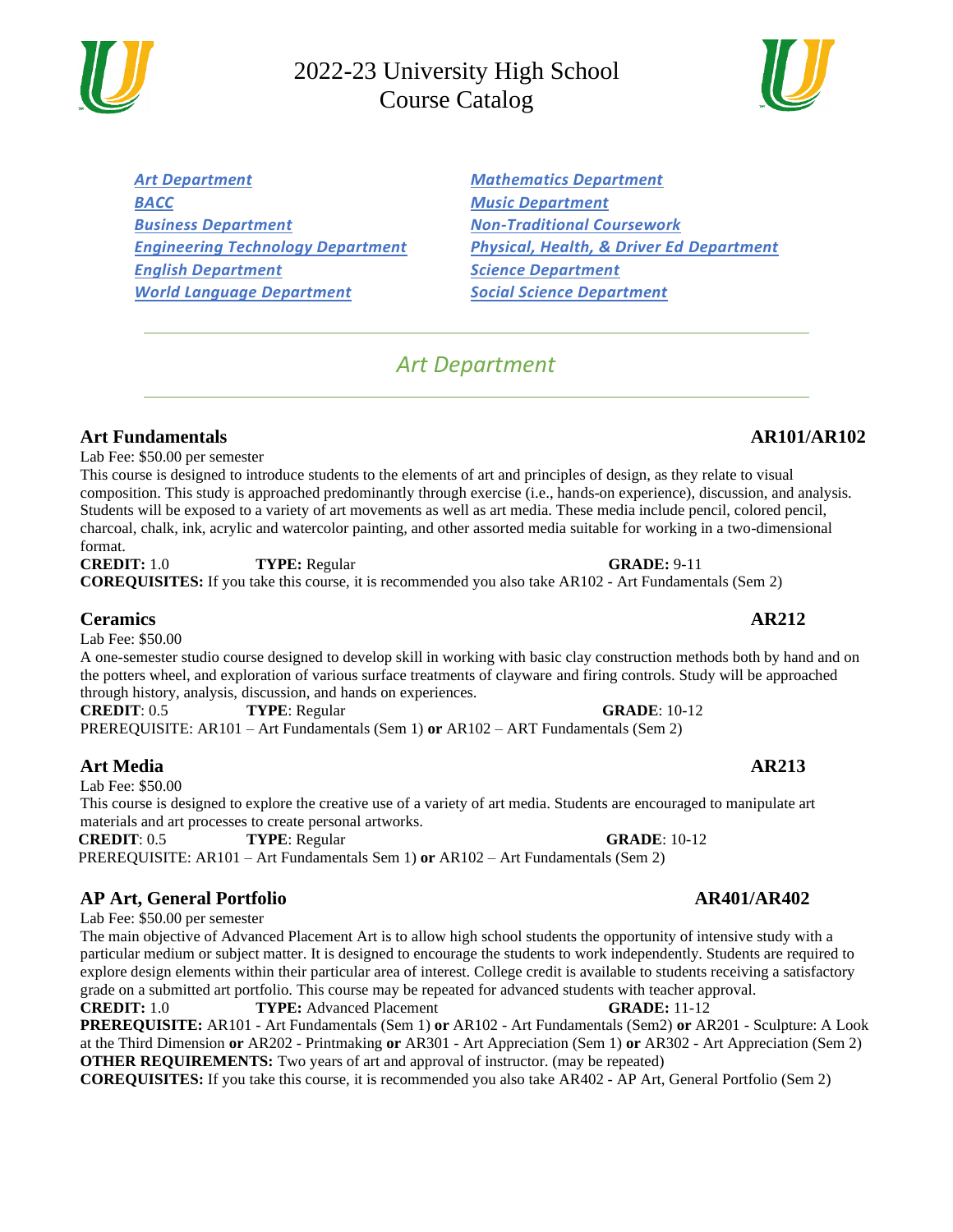## **Art Appreciation AR301/AR302**

Lab Fee: \$20.00 per semester

This course is a survey of world art development beginning with the prehistoric period and progressing chronologically through to contemporary. Students are introduced to artworks and artist prominent to various historical periods. Influence on their times and the times on the artists are emphasized. Students will also be producing artwork relevant to the period being covered.

### **CREDIT:** 1.0 **TYPE:** Regular **GRADE:** 11-12

<span id="page-1-0"></span>**COREQUISITES:** If you take this course, it is recommended you also take AR302 - Art Appreciation (Sem 2)

# *Business Department*

No prerequisite. Open to all students Accounting is a skill level course that is of value to all students pursuing a background in business, marketing, and management. Students will be acquainted with the fundamental principles and terms of accounting and given the opportunity to apply these principles by solving problems and practice sets, both manually and with the aid of the computer. Students will be given the opportunity to complete multiple real-world simulations throughout the year. The class also provides many opportunities for students to learn about the world of business and our economic system. This course is offered on an alternating year schedule.

**CREDIT:** 1.0 **TYPE:** Regular **GRADE:** 11-12 **COREQUISITES:** If you take this course, it is recommended you also take BU302 - Accounting (Sem 2)

### **Consumer Economics BU205**

Prerequisite: None

This one-semester course is required in order to meet the consumer economics state requirement for graduation. It is directed from a personal finance viewpoint. Areas of emphasis include decision-making, investing, money management, banking and bank services, credit, taxes, insurance, buying an automobile, and obtaining a career. Students will engage in projects using the Internet.

**COURSE NOTE:** Fulfills State Consumer Education Requirement **CREDIT:** 0.5 **TYPE:** Regular **GRADE:** 9-12

## **Introduction to Business BU112**

Prerequisite: None

This one semester course will help students develop a personal understanding of the business economy in which we live and work. Several areas of business including accounting, marketing, management, entrepreneurship, economics, technology, ethics and international business will be studied. Other instructional topics include investing, insurance, credit, and taxes. This course will also provide students the opportunity to create, run and operate their own business through class projects and computerized activities.

**CREDIT:** 0.5 **TYPE:** Regular **GRADE:** 9-12

### **Sports and Entertainment Marketing <b>BU206 BU206**

In this semester long course, we will explore the exciting world of marketing and advertising through the sports and entertainment spectrum. This course will teach students the ways different companies and products are priced, placed and promoted. We will look at types of promotions, conduct market research through identifying target markets and discuss how to reach that market. We will also teach the types of business ownerships as well as the business plan including the marketing and financial plan. This class will use real world examples specifically from the world of sports and entertainment. **CREDIT:** 0.5 **TYPE:** Regular **GRADE:** 10-12

## **Accounting BU301/BU302**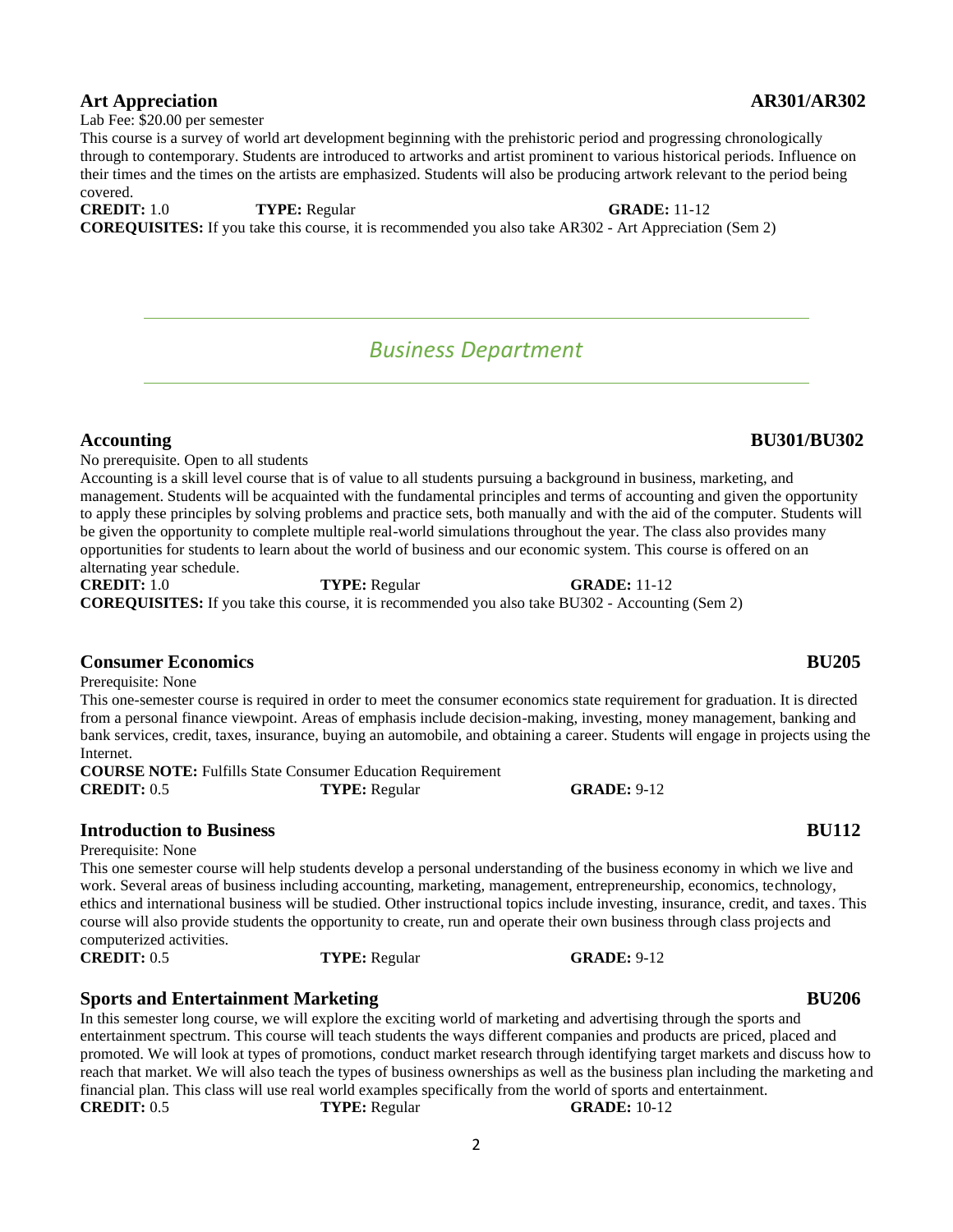## **Entrepreneurship BU310**

This one-semester elective business course will focus on the core elements of being a successful entrepreneur. It will be centered around students creating a business plan, which will allow them to get hands on experience as an entrepreneur. Students will gain business insight in regards to the amount of work starting and maintaining a successful business takes, as well as more in-depth working knowledge of all facets of business such as accounting, management, leadership, and marketing.

<span id="page-2-0"></span>**CREDIT:** 0.5 **TYPE:** Regular **GRADE:** 11-12

*Engineering Technology Department* 

## **Computer Aided Design Track Computer-Aided Design ET111/ET112**

Lab Fee: \$10.00 per semester

This course teaches the knowledge and skills needed to develop technical designs and record those designs on paper and on the computer. Major topics covered in the course include precision drawing techniques, 2D drafting, 3D modeling, and architectural design. Individual design projects will make up a large part of the course. Students also will receive significant experience with AutoCAD and other leading software programs. This course is also a prerequisite for several design courses within the Computer Aided Design track.

**CREDIT:** 1.0 **TYPE:** Regular **GRADE:** 9-12

**COREQUISITES:** If you take this course, it is recommended you also take ET112 - Computer-Aided Design (Sem 2)

## **Architectural Design ET211/ET212**

Lab Fee: \$10.00 per semester

Architectural Design is a course designed to introduce students to the basic and advanced fundamentals of residential architecture. Emphasis will be placed on the areas of sketching, basic drawing, floor plan and elevation development, use of Computer Aided Design (AutoCAD), and problem solving. Students will develop plans for a two-car garage, vacation cottage, and a two-story residential home. Building design and construction materials and processes will be introduced and emphasized.

**CREDIT:** 1.0 **TYPE:** Regular **GRADE:** 10-12 **COREQUISITES:** ET111 - Computer-Aided Design (Sem 1) **or** ET112 - Computer-Aided Design (Sem 2) **COREQUISITES:** If you take this course, it is recommended you also take ET212 - Architectural Design (Sem 2)

## **Intro to the Skilled Trades ET245**

Lab Fee: \$20.00

This class will explore and experience a variety of the skilled trades. Skill challenges in the areas of carpentry, painting, drywall, tile, electricity, A/V Networking, plumbing, masonry/bricklaying, HVAC and sheet metal are to be expected. Common household building projects and maintenance will be learned and performed as well. Guest speakers, field trips and real-world experiences will be core components of this course. **CREDIT**: .5 **TYPE**: Regular **GRADE**: 9-12

**Computer Science Elective**

## **Digital Computing ET290/ET291**

This course is a broad introduction to computer programming in a wide range of fields from science and engineering to business, art, and music. Students will learn to code in multiple formats and explore such areas as app development, music synthesis, and robotics through large-scale creative projects. Other topics will include the basics of networking and internet communication as well as the societal and ethical implications of computer use.

**CREDIT:** 1.0 **TYPE:** Regular **GRADE:** 9-12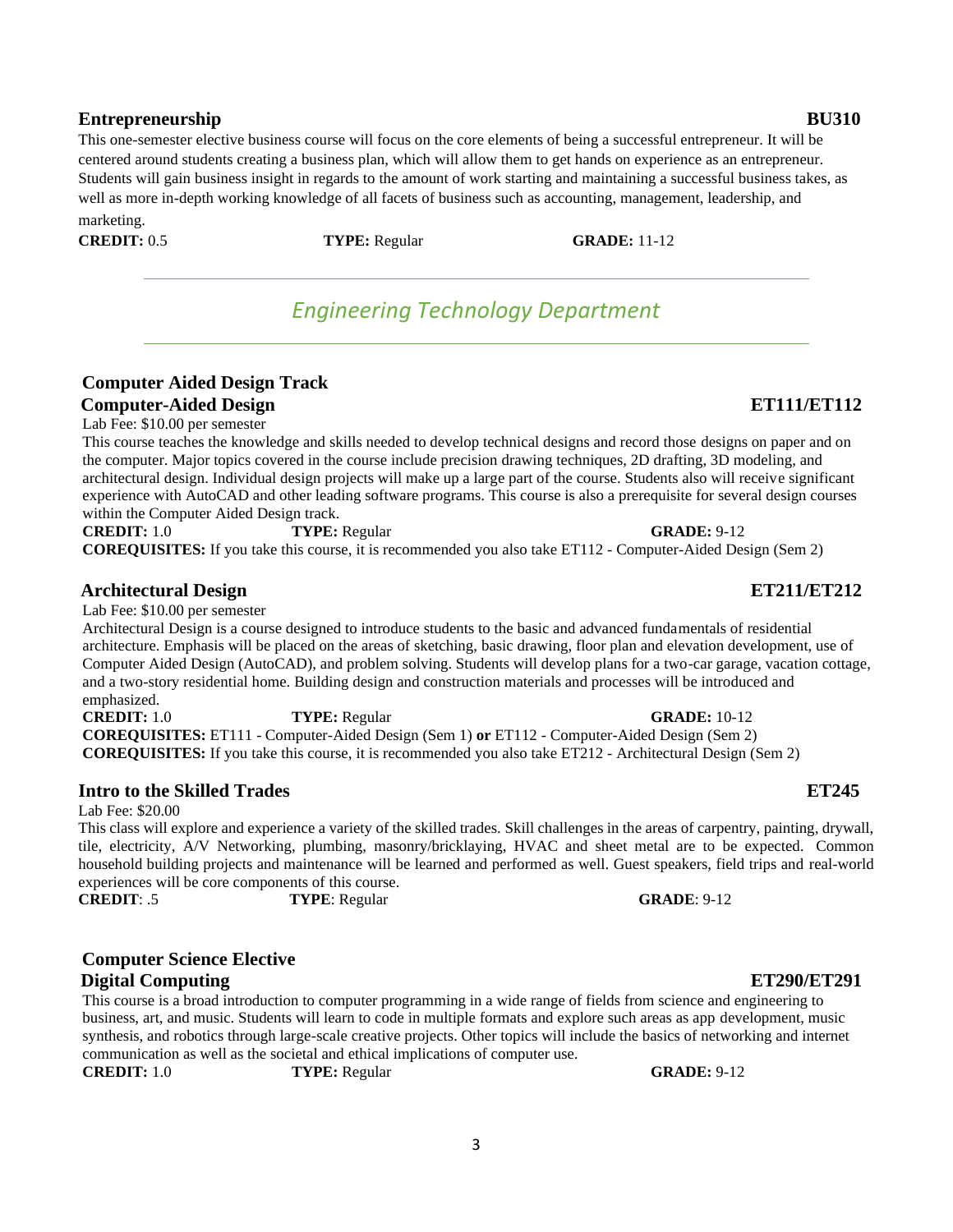## **AP Computer Science ET301/ET302**

Lab Fee: AP Test fee applies

This is an introduction to computer programming using Java. No previous programming experience is required. The course will cover material equivalent to a first-level computing course in college. Depending on time, the courses content will also include other topics of interest to students, such as graphical programming and user interactivity. Students successfully completing the course will be prepared to take the AP Computer Science exam in the spring. Students must have completed Algebra 2/Algebra 2/Trig and will be enrolled in a current math class.

**COURSE NOTE:** Students must have completed Algebra 2/Algebra 2/Trig and will be enrolled in a current math class. **CREDIT:** 1.0 **TYPE:** Advanced Placement **GRADE:** 10-12 **PREREQUISITE:** Any Algebra course

**COREQUISITES:** If you take this course, it is recommended you also take ET302 - AP Computer Science (Sem 2)

## **Engineering Technology Track Introduction to Engineering Technology ET101/ET102**

Lab Fee: \$20.00 per semester

This course is designed to introduce students to the major engineering fields, including civil, mechanical, electrical, and aerospace engineering. Students will learn the basic concepts of each field and put their knowledge into practice with many hands-on projects. Typical projects include wind tunnel testing, computer networking, concrete beam testing, electrical power generation, and the annual Rube Goldberg machine design competition. This course is a prerequisite for several engineering technology track courses.

**CREDIT:** 1.0 **TYPE:** Regular **GRADE:** 9-12 **COREQUISITES:** If you take this course, it is recommended you also take ET102 - Introduction to Engineering Technology (Sem 2)

### **Engine Mechanics ET255**

Fall Semester Lab Fee: \$20.00

Students will learn the major components of automobile engines. They will identify the various parts and learn basic diagnostics and cures to common engine problems. There will be discussion on performance, horsepower, and energy efficiency. Automobile care and maintenance will also be addressed. **CREDIT**: 0.5 **TYPE**: Regular **GRADE**: 10-12

**PREREQUISITE**: ET101/102

## **Tech Topics ET103**

Lab Fee: \$20.00

This course is designed to explore and discuss past, current and future technologies and how they affect nature, themselves, society and humanity. Students will gain a better understanding of technologies that affect the world in which they live. Key aspects of the class are research, analysis, discussion, debate, and future casting of technologies and current events surrounding those technologies.

**CREDIT:** 0.5 **TYPE:** Regular **GRADE:** 9-12

## **Principles of Technology SC201/SC202**

Lab Fee: \$20.00 per semester

Principles of Technology is a course in applied science that is designed to prepare students more effectively for advances in technology. It blends an understanding of basic science principles with practice in practical applications. Principles of Technology deals with physics concepts as they apply in the four energy systems: mechanical, fluid, thermal, and electrical. Emphasis will also be placed on hands-on activities, creative thinking and problem solving, and having fun learning. Activities include design challenges such as CO2 car design, Rube Goldberg machines and watercraft. Field trips will also be taken to understand these principles first hand.

**COURSE NOTE:** Students must be currently enrolled in Algebra 1 or have already passed it. **CREDIT:** 1.0 **TYPE:** Regular **GRADE:** 10-12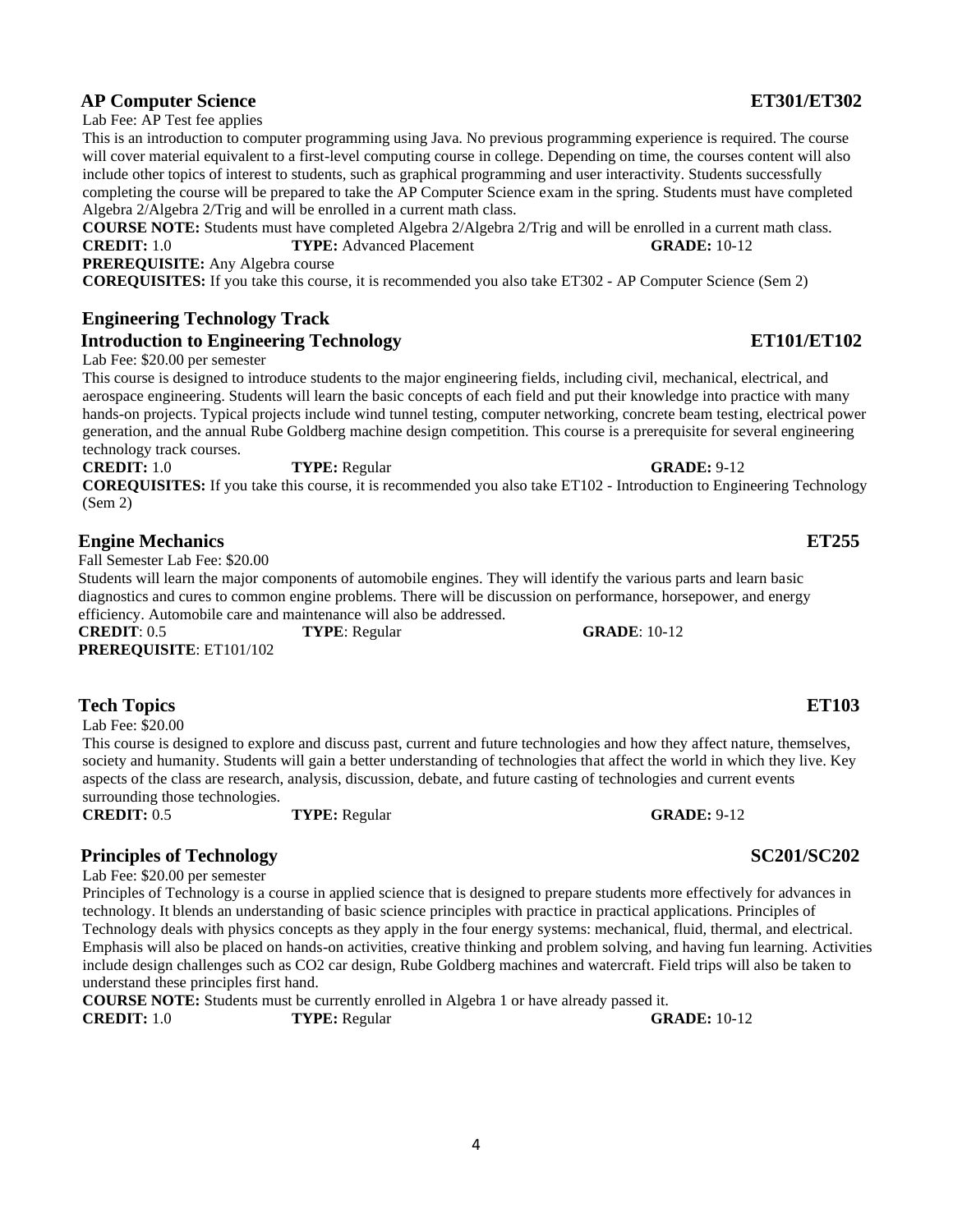# *English Department*

<span id="page-4-0"></span>**\***Denotes survey course

**Freshman English EN101/EN102** Required for graduation

Freshman English is a required survey course for freshmen, which functions as an integral part of the freshman curriculum. The focus of Freshman English is on the development of a broad range of language skills, including critical reading for literature and information, competent writing, speaking, and listening. These skills are developed in the classroom and applied during the completion of a series of interdisciplinary projects, which relate to freshman thematic units. Students read literature which relates to the major themes of Freshman Program, write in response to a variety of rhetorical situations, and develop academic discussion skills.

**CREDIT:** 1.0 **TYPE:** Regular **GRADE:** 9 **COREQUISITES:** If you take this course, you must also take EN102 - Freshman English (Sem 2)

## **Argumentation and Debate EN111**

Offered first semester. In this course students learn the principles of argumentation and debate, analyze contemporary problems and issues, research the topics, and organize material for effective oral presentations. Students do in-class debating. Because the students' skills can be further developed and because the issues investigated change, the course may be repeated for credit. This course is offered every year, but only during the fall semester.

**COURSE NOTE:** May be repeated **CREDIT:** 0.5 **TYPE:** Regular **GRADE:** 9-12

## **Introduction to Dramatic Literature EN112**

Theater is as much a literary art as it is a performing art. Through an exploration of dramatic literature, students enter into a constant exchange of ideas which find its earliest roots in the traditions of the Greeks yet continuing within the relationships built between script and stage today. In this course, students will explore dramatic literature as it is situated within the historical context of the play; this examination of script is done through extensive written and oral critique of the text. Students are expected to effectively analyze a variety of texts, from a variety of genres, to explain how these works are significant to their historical era and what are the implications of the text for modern audiences.

**Credit**: 0.5 **TYPE**: Regular **GRADE**: 10-12 PREREQUISITE: Sophomore standing and basic keyboarding skills PREREQUISITE: EN101 – Freshman English

## **Oral Communication EN205**

REQUIRED for Graduation. This one-semester required course focuses on the development of Oral Communication skills in one-on-one conversations, group discussions of various sizes, individual and group presentations. Informal and formal presentations will be given by students on informational, persuasive, and debate topics. An emphasis will be placed on the process of writing speeches including outlining and research.

CREDIT: 0.5 TYPE: Regular GRADE: 10 PREREQUISITE: EN101 - Freshman English (Sem 1) or EN102 - Freshman English (Sem 2) **CREDIT:** 0.5 **TYPE:** Regular **GRADE:** 10 **PREREQUISITE:** EN101 - Freshman English (Sem 1) **or** EN102 - Freshman English (Sem 2)

## **Sophomore Writing EN215**

Required for graduation Lab Fee: \$10.00 This semester composition course is required for graduation. Building on the elements of the writing process introduced in Freshman English, this class combines expository writing with formal vocabulary study and nonfiction reading. Taught as a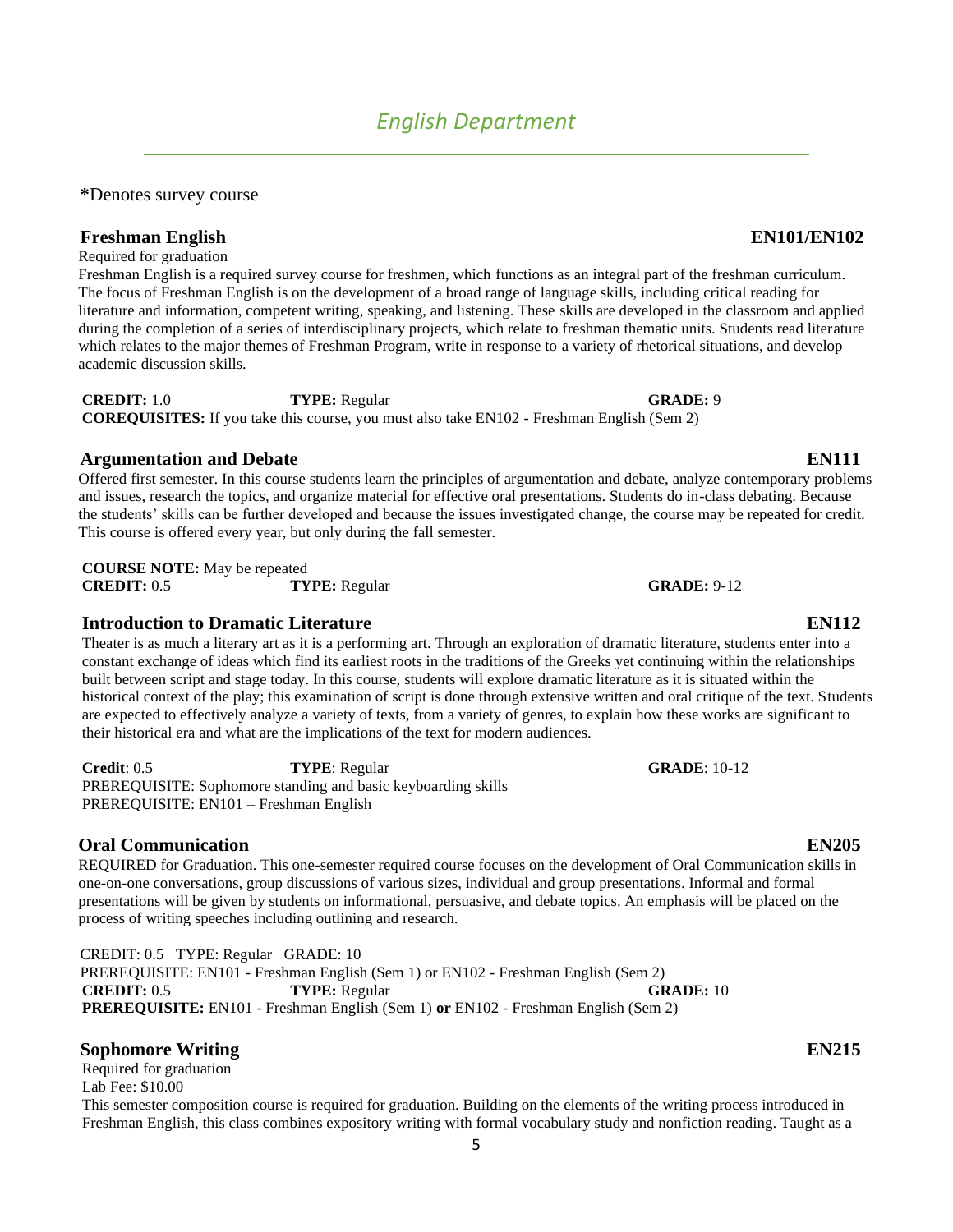writing workshop in a technology-rich environment, all students use computers as writing tools. Typical units include personal narrative, extended definition, letter writing, essay-test taking, documented essay writing, and research paper writing. **CREDIT:** 0.5 **TYPE:** Regular **GRADE:** 10

**PREREQUISITE:** EN101 - Freshman English (Sem 1) **or** EN102 - Freshman English (Sem 2)

Lab Fee: \$25 per semester

Want to get published? Want to write for the school newspaper or yearbook? This publications-based course emphasizes media literacy, role of the press, basic news writing, layout, design, copy, proofreading, photography, and graphics as they relate to the Clarionette newspaper and Clarion yearbook. This course may be repeated for credit, however only one credit can be applied toward the English graduation requirement. Students wishing to become an editor must take the course both junior and senior years.

\*Juniors are recommended to take this course senior year as well

**CREDIT:** 1.0 **TYPE:** Regular **GRADE:** 11-12 **COREQUISITES:** If you take this course, you must also take EN222 - Journalism (Sem 2)

## **Creative Writing EN231**

Offered first semester. Lab Fee: \$10.00

A one-semester creative writing workshop in which students learn the basics of desktop publishing while producing portfolios of original poetry and prose. In addition to completing individual portfolios, each student will contribute to a class anthology and be encouraged to prepare at least one manuscript for submission to a publishing outlet or writing contest. **CREDIT:** 0.5 **TYPE:** Regular **GRADE:** 10-12

**PREREQUISITE:** Sophomore standing and basic keyboarding skills

## **Contemporary Literature EN242**

Contemporary Literature is intended for students who enjoy reading and would like to study literature published in the twentyfirst century. Students will read a range of novels, poetry, short stories and essays from a diverse group of cutting-edge writers, and the class will frequently hold "book club" style discussions, reflecting upon the themes, style and form of the various reading assignments.

**CREDIT:** 0.5 **TYPE:** Regular **GRADE:** 10-12 **PREREQUISITE:** EN101 - Freshman English (Sem 1) **or** EN102 - Freshman English (Sem 2)

## **Science Fiction and Fantasy EN251**

Offered second semester.

A one-semester literature and discussion course devoted to the study of science fiction and fantasy. The unique characteristics of these genres will be explored through a variety of texts both classic and contemporary. Book list varies, but authors studied include Octavia Butler, Isaac Asimov, Kurt Vonnegut, Ursula K. Le Guin, Neil Gaiman, HG Wells, and Arthur C. Clarke. **CREDIT:** 0.5 **TYPE:** Regular **GRADE:** 10-12 **PREREQUISITE:** EN101 - Freshman English (Sem 1) **or** EN102 - Freshman English (Sem 2)

### **Introduction to Film EN271**

This course is a single semester overview of film which examines film from a critique perspective. The course will begin with a historical overview of film before transitioning into the major elements of a film and the semester will wrap up with the writing of several major film critique papers. Other topics covered in the course include representation in front of and behind the camera and the evolution of the medium in a digital age.

**CREDIT**: 0.5 **TYPE**: Regular **GRADE**: 10-12 **PREREQUISITE**: EN101 – Freshman English

## **American Literature and Composition EN301/EN302**

Full-Year Survey Course

Recommended for college-bound juniors, this course combines the study of American literature from its beginnings to the present with composition based on the literature. The literature of America is as diverse as the peoples in it, and this course endeavors to cover representative voices including Hansberry, Fitzgerald, Twain, Hurston, the Transcendentalists, and more.

## **Journalism EN221/EN 222**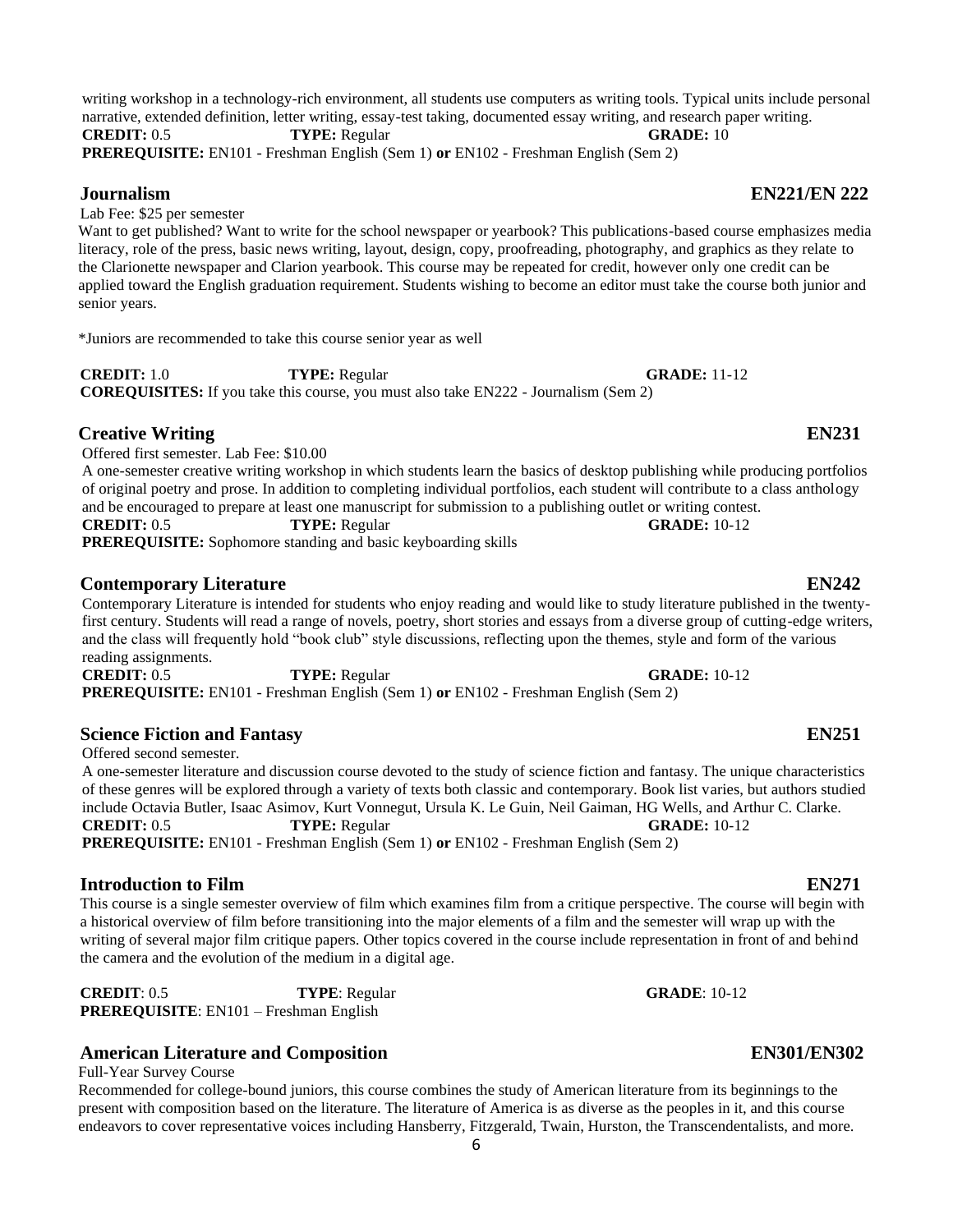Contemporary novels, essays, short stories, and poetry are examined. We use these texts to explore verbal and written communication strategies, always exploring what insights literature has to offer about how we pursue the American experiment together.

**CREDIT:** 0.5 **TYPE:** Regular **GRADE:** 11-12 **COREQUISITES:** If you take this course, you must also take EN302 - American Literature and Composition (Sem 2)

## **British Literature and Composition EN311/EN 312**

Full-Year Survey Course

Brit Lit is a year-long course focusing on the Hero and Villain archetypes. During the course, we analyze and discuss the evolution of these figures, how they have evolved in literature to reflect our changing times. In order to do this, we read texts like Beowulf, King Arthur, Frankenstein, Pride and Prejudice, and even Harry Potter and James Bond. Students will complete a variety of assessments not limited to essays, but also including visual art, performance, poetry, presentations, and discussions. The ultimate goals of this course are to prepare students for college and the real world, but also to engage them in thoughtful, creative study of some of the most popular figures of our time.

**CREDIT:** 0.5 **TYPE:** Regular **GRADE:** 11-12 **COREQUISITES:** If you take this course, you must also take EN312 - British Literature and Composition (Sem 2)

## **AP English Literature and Composition EN401/EN402**

Lab Fee: AP test fee applies

This course explores what literature has to say about being human. What role can literature play in helping each of us lead a well-examined life? How does literature help us explore how and who we want to be with one another? These are just some of the questions we will ask of the poetry, plays, and novels through the centuries and across geographies and identities. This senior level AP course is designed for college-bound students and consists of intensive work in both critical reading and expository writing. Literature selections, with an emphasis on English language works, both British and American, are organized thematically by such units as Human Anxieties and Inventing the Human in which we read texts such as *Hamlet, The Things They Carried, The Handmaid's Tale, The Road, Parable of the Sower, Homegoing,* and many more. This is a discussion-based class that emphasizes critical thinking. A College Board Advanced Placement exam is required for those taking the course.

**CREDIT:** 0.5 **TYPE:** Advanced Placement **GRADE:** 12 **COREQUISITES:** If you take this course, you must also take EN402 - AP English Literature and Composition (Sem 2)

## **AP English Language and Composition EN501/EN502**

Lab Fee: AP test fee applies

This junior level AP course is an intensive expository writing course for college-bound seniors designed to develop advanced writing skills and analytical thinking skills. Students write and revise themes similar to those required in freshman college composition courses. A College Board Advanced Placement exam will be offered to those successfully completing the course.

**CREDIT:** 0.5 **TYPE:** Advanced Placement **GRADE:** 11 **PREREQUISITE:** EN101 - Freshman English (Sem 1) **or** EN102 - Freshman English (Sem 2)

## **HCC ENG 101: Critical Reading & Writing (Dual Credit) HCC ENG 101**

Heartland Community College English 101 taught at UHS.

In this course, students will put rhetorical principles into useful cultural practice via researching, designing, creating, and sharing multimodal composition projects that contribute to real academic or career purposes and audiences. Conceptual knowledge of genre, textual control, document design, writer responsibility, and collaboration will be applied as students research academic or career interests. Students will learn and apply both primary and secondary research skills, and will compose projects that successfully employ genre-appropriate reasoning, formats, and structures. Because this is a course in understanding multimodal texts, we read and view widely. We will compare/contrast *A Raisin in the Sun* to contemporary articles about race relations in the United States. We will read and study global crisis and oral history through the novel *World War Z.* This course focuses on the demands of first-year college composition and will treat writing as an act of inquiry and develop a set of critical practices for communicating and arguing effectively. When taken in conjunction with HCC ENG 102, student will receive survey credit for to meet their graduation requirement. HCC ENG 101 is the prerequisite for HCC ENG 102. Students who have successfully completed AP Language will not be allowed to enroll in this course as it duplicates much of the content for that course.

**CREDIT:** 0.5 **TYPE:** Dual Credit **GRADE**: 11-12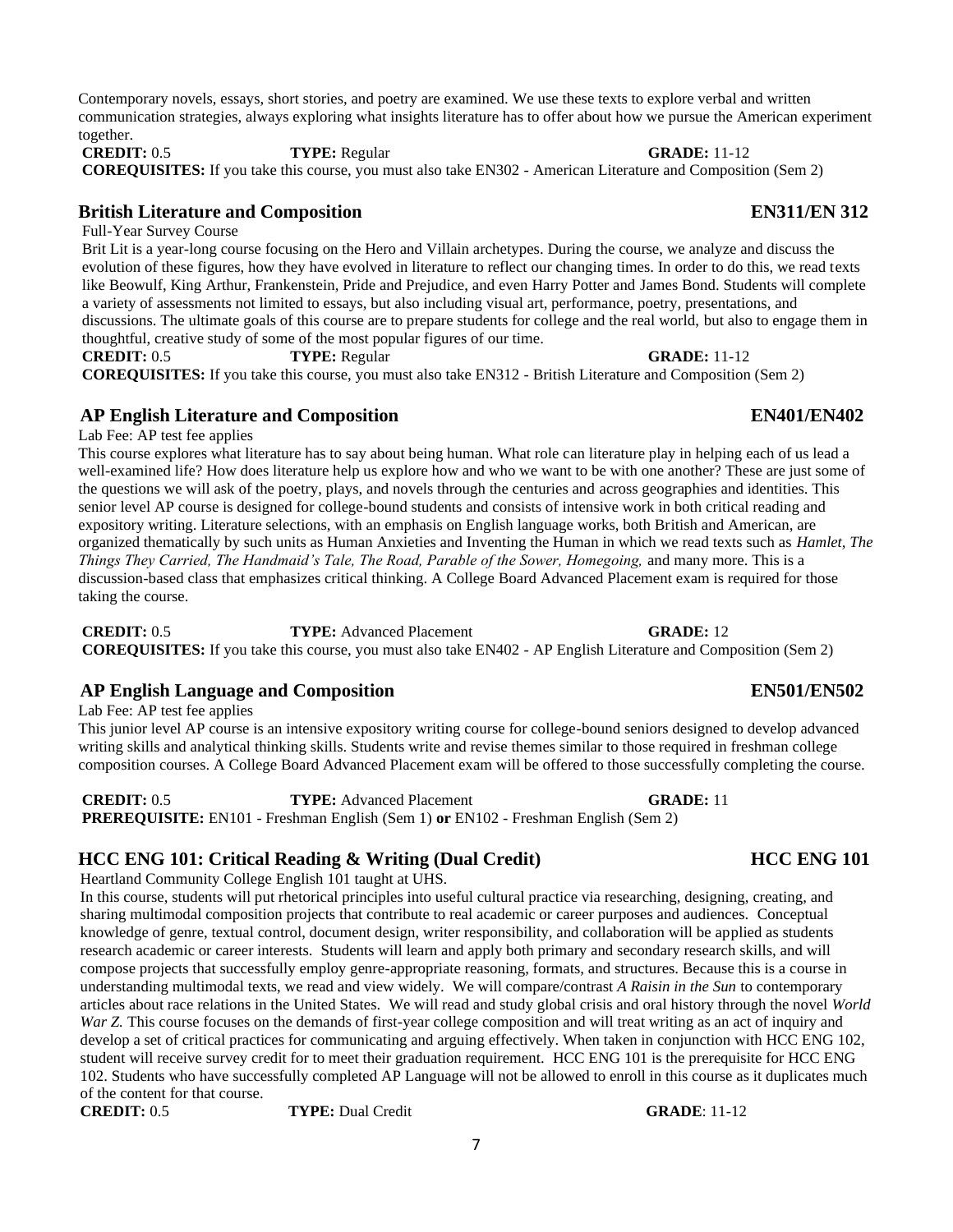## **HCC ENG 102: Multimodal Composition (Dual Credit) HCC ENG 102**

Heartland Community College English 102 taught at UHS.

This course picks up where 101 leaves off, focusing on putting rhetorical principles into useful cultural practice via researching, designing, creating, and sharing multimodal composition projects that contribute to real academic or career purposes and audiences. Conceptual knowledge of genre, textual control, document design, writer responsibility, and collaboration will be applied as students research academic or career interests. Students will learn and apply both primary and secondary research skills, and will compose projects that successfully employ genre-appropriate reasoning, formats, and structures. Students will compose 3 major projects, 2 of which with a total of at least the equivalent of 10 pages (3300 words) in revised form and include multiple sources. This course has replaced Intro to College Composition. When taken in conjunction with HCC ENG 101 (the prerequisite for this course), student will receive survey credit to meet their graduation requirement.)

**CREDIT:** 0.5 **TYPE:** Dual Credit **GRADE:** 11-12

<span id="page-7-0"></span>**PREREQUISITE:** HCC ENG 101: Critical Reading and Writing

# *World Language Department*

## **French Courses French 1 FL101/FL102**

Lab Fee: \$5.00 per semester

This course is for those beginning their study of French or those with minimal experience in French. Emphasis is placed on developing the skills of listening, speaking, reading, and writing in interpersonal, interpretive, and presentational communication. The course introduces basic grammatical structures and vocabulary with limited reading and writing. Students will also learn about a variety of cultures.

**CREDIT:** 1.0 **TYPE:** Regular **GRADE:** 9-12

**COREQUISITES:** If you take this course, you must also take FL102 - French 1 (Sem 2)

## **French 2 FL201/FL202**

Lab Fee: \$5.00 per semester

French 2 reinforces and builds upon the knowledge gained in French 1. It will continue to develop the interpersonal, interpretive, and presentational communication goals. These skills include listening, speaking, reading, and writing. The course focuses on mastery of basic grammatical structures, acquisition of functional vocabulary, and cultural awareness and appreciation.

**CREDIT:** 1.0 **TYPE:** Regular **GRADE:** 9-12 **PREREQUISITE:** FL101/102 or equivalent with a recommended grade of "C" or above. **COREQUISITES:** If you take this course, you must also take FL202 - French 2 (Sem 2)

Lab Fee: \$5.00 per semester

French 3 reinforces and builds upon the knowledge gained in French 1 and 2. This course will advance the interpersonal, interpretive, and presentational communication goals. These skills include listening, speaking, reading, and writing. The course will focus on mastery of basic to more complex grammatical structures and expand vocabulary acquisition to more sophisticated terms. Students will further their cultural awareness and appreciation.

**CREDIT:** 1.0 **TYPE:** Regular **GRADE:** 10-12 **PREREQUISITE:** FL201/202 or equivalent with a recommended grade of "C" or above. **COREQUISITES:** If you take this course, you must also take FL302 - French 3 (Sem 2)

## **French 3 FL301/FL302**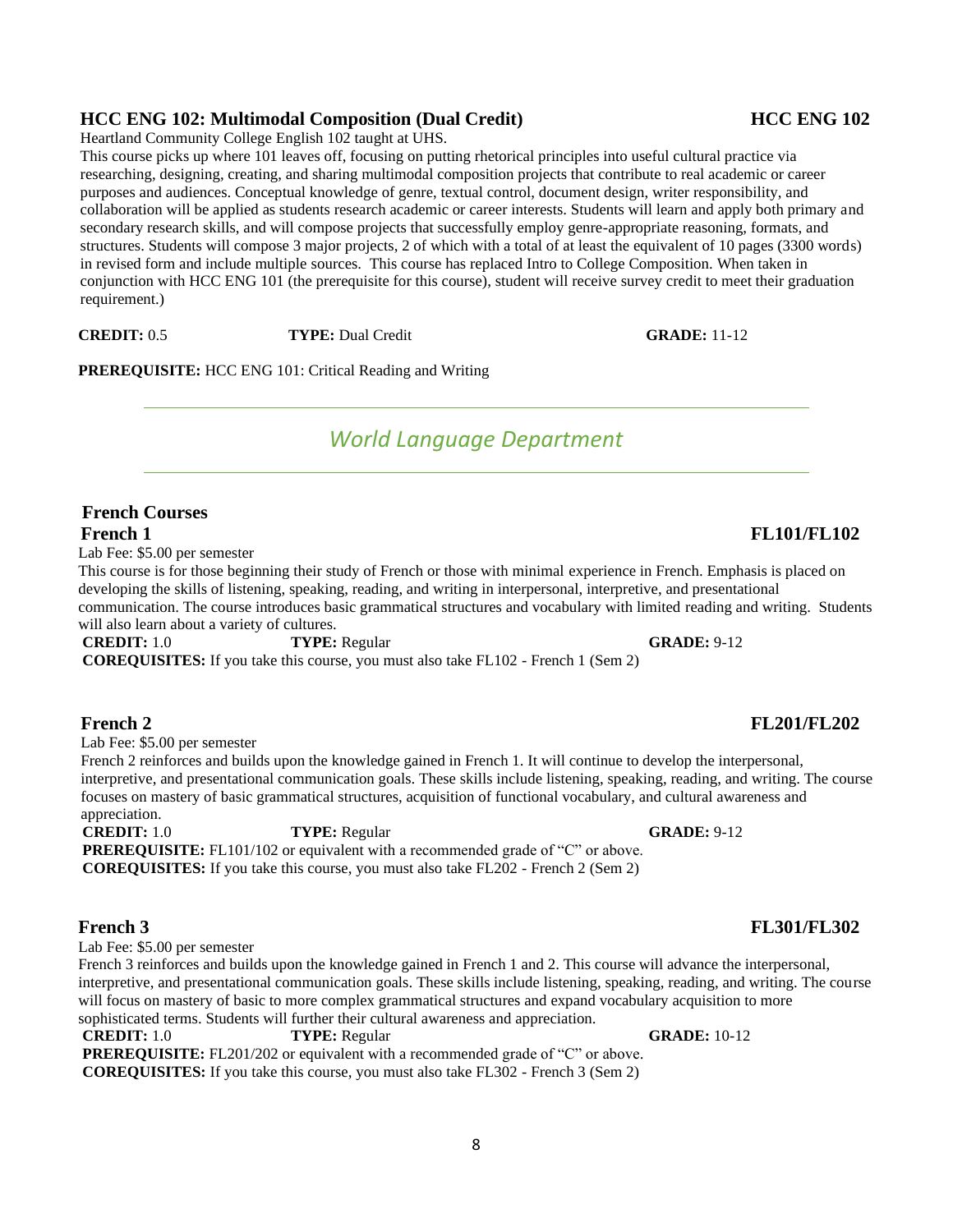Lab Fee: \$5.00 per semester

Emphasis is placed on using higher order thinking skill to analyze literature and culture. Class discussion and participation, conducted in French, are important parts of this class. Grammar is reviewed and new, complex structures are learned. Written composition combines grammar and literary analysis. Foreign films are used as a means to fuel historical and cultural discussion. The class also focuses on improving reading comprehension through literature.

**CREDIT:** 1.0 **TYPE:** Regular **GRADE:** 11-12 **PREREQUISITE:** FL301/302 or equivalent with a recommended grade of "C" or above.

**COREQUISITES:** If you take this course, you must also take FL402 - French 4 (Sem 2)

**French 5 FL501/FL 502**

Lab Fee: \$5.00 per semester:

This class is intended for students who wish to develop their proficiency in all four language skills: listening, speaking, reading, and writing. Students will practice comprehension of formal and informal spoken French. Students will compose essays, read works intended for native speakers, participate in discussions, and give presentations. This course will be conducted only in French and will have major emphasis on culture in order to prepare students for the AP French Language and Culture exam, if they choose to take it.

**CREDIT:** 1.0 **TYPE:** Regular **GRADE:** 12 **PREREQUISITE:** FL 401/402 or equivalent with a recommended grade of "C" or above **COREQUISITES:** If you take this course, you must also take FL502 - AP French (Sem 2)

### **Mandarin Chinese Mandarin Chinese 1 FL115/FL116**

This introductory course aims for students to achieve linguistic accuracy and conversational competence in the Chinese language. Students will be trained in four language skills: listening, speaking, reading, and writing. The course will emphasize vocabulary building, sentence patterns, and skills that will enable students to talk about simple topics of daily life and to read and write short passages. Students will also be introduced to elements of Chinese culture.

**Mandarin Chinese 2 FL117/FL118**

The goal of this course is to develop and advance students' communication competence in four language skills: listening, speaking, reading, and writing. Students will learn about 300 new characters and be able to talk about topics such as school life, restaurants, and shopping using more sophisticated vocabulary and complex sentence patterns. Authentic materials will be used to enrich students' cultural knowledge and experiences.

Recommended a grade of C or above in Mandarin 1 **CREDIT:** 1.0 **TYPE:** Regular **GRADE:** 9-12

**Mandarin Chinese 3 FL119/FL120**

This course is designed for students who have completed two years of Chinese to continue to develop their skills in listening, speaking, reading, and writing. The course aims to help students solidify their ability to comprehend and produce paragraphlevel Chinese and to enable students to understand conversations on familiar topics, to give factual accounts, to read formal materials, and to write simple essays and other types of correspondence.

Recommended a grade of C or above in Mandarin 2 **CREDIT:** 1.0 **TYPE:** Regular **GRADE:** 9-12

## **HCC Chinese 202 FL121/FL122**

Heartland Community College Chinese 202 taught at UHS.

This course is a college-level dual credit class that is designed to help students consolidate their skills in listening, speaking, reading, and writing the Chinese language, through a more thorough development of vocabulary, grammar structures, language usage, and composition of Chinese characters. Students are expected to read and listen skillfully and to develop their oral and written communication abilities in the Chinese language.

Recommended a grade of C or above in Mandarin 3

**CREDIT:** 1.0 **TYPE:** Dual Credit **GRADE:** 11-12

### **French 4 FL401/FL402**

**CREDIT:** 1.0 **TYPE:** Regular **GRADE:** 9-12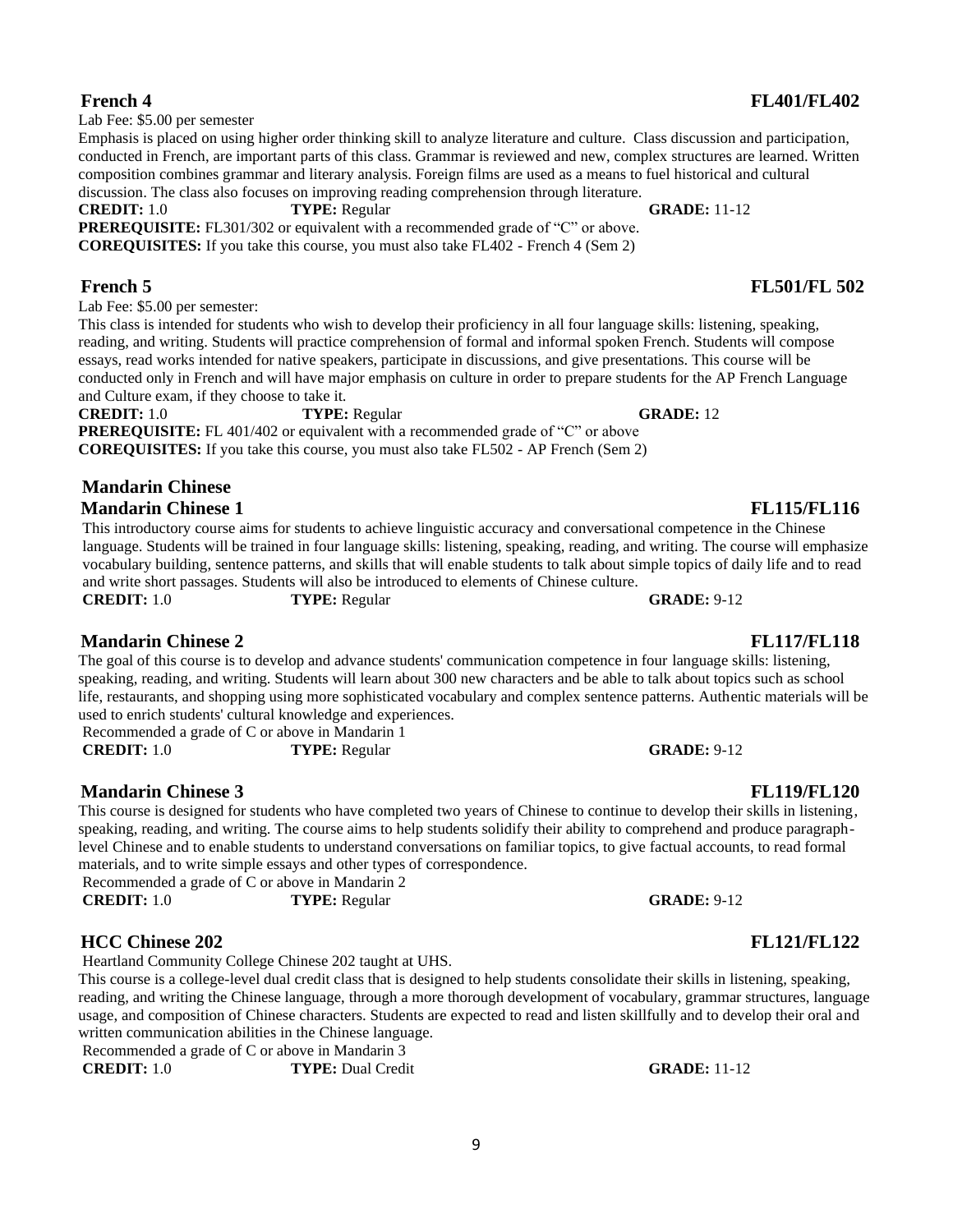### 10

### **Spanish Courses Spanish 1 FL111/FL112**

Lab Fee: \$5.00 per semester:

This course is for those beginning their study of Spanish or those with minimal experience in Spanish. Emphasis is placed on developing the skills of listening, speaking, reading, and writing in interpersonal, interpretive, and presentational communication. The course introduces basic grammatical structures and vocabulary with limited reading and writing. Students will also learn about a variety of cultures. **CREDIT:** 1.0 **TYPE:** Regular **GRADE:** 9-12

**Spanish 2 FL211/FL212** Lab Fee: \$5.00 per semester:

Spanish 2 reinforces and builds upon the knowledge gained in Spanish 1. It will continue to develop the interpersonal, interpretive, and presentational communication goals. These skills include listening, speaking, reading, and writing. The course focuses on mastery of basic grammatical structures, acquisition of functional vocabulary, and cultural awareness and appreciation.

**CREDIT:** 1.0 **TYPE:** Regular **GRADE:** 9-12 **PREREQUISITE:** FL111/112 or equivalent with a recommended grade of "C" or above **COREQUISITES:** If you take this course, you must also take FL212 – Spanish 2 (Sem 2)

## **Spanish 3 FL311/FL312**

Lab Fee: \$5.00 per semester:

Spanish 3 reinforces and builds upon the knowledge gained in Spanish 1 and 2. This course will advance the interpersonal, interpretive, and presentational communication goals. These skills include listening, speaking, reading, and writing. The course will focus on mastery of basic to more complex grammatical structures and expand vocabulary acquisition to more sophisticated terms. Students will further their cultural awareness and appreciation.

**CREDIT:** 1.0 **TYPE:** Regular **GRADE:** 10-12 **PREREQUISITE:** FL211/212 or equivalent with a recommended grade of "C" or above **COREQUISITES:** If you take this course, you must also take FL312 (Sem 2)

Lab Fee: \$5.00 per semester

Emphasis is placed on using higher order thinking skill to analyze literature and culture. Class discussion and participation, conducted in Spanish, are important parts of this class. Grammar is reviewed and new, complex structures are learned. Written composition combines grammar and literary analysis. Foreign films are used as a means to fuel historical and cultural discussion. The class also focuses on improving reading comprehension through literature.

**CREDIT:** 1.0 **TYPE:** Regular **GRADE:** 10-12 **PREREQUISITE:** FL311/312 or equivalent with a recommended grade of "C" or above **COREQUISITES:** If you take this course, you must also take FL412 (Sem 2)

## **Spanish AP FL511/FL512**

Lab Fee: \$5.00 per semester:

This class is intended for students who wish to develop their proficiency in all four language skills: listening, speaking, reading, and writing. Students will practice comprehension of formal and informal spoken Spanish. Students will compose essays, read works intended for native speakers, participate in discussions, and give presentations. This course will be conducted only in Spanish and will have major emphasis on culture in order to prepare students for the AP Spanish Language and Culture exam.

<span id="page-9-0"></span>**CREDIT:** 1.0 **TYPE:** Advanced Placement **GRADE:** 11-12 **PREREQUISITE:** FL411/412 or equivalent with a recommended grade of "C" or above **COREQUISITES:** If you take this course, you must also take FL512 - AP Spanish (Sem 2)

## **Spanish 4 FL411/FL412**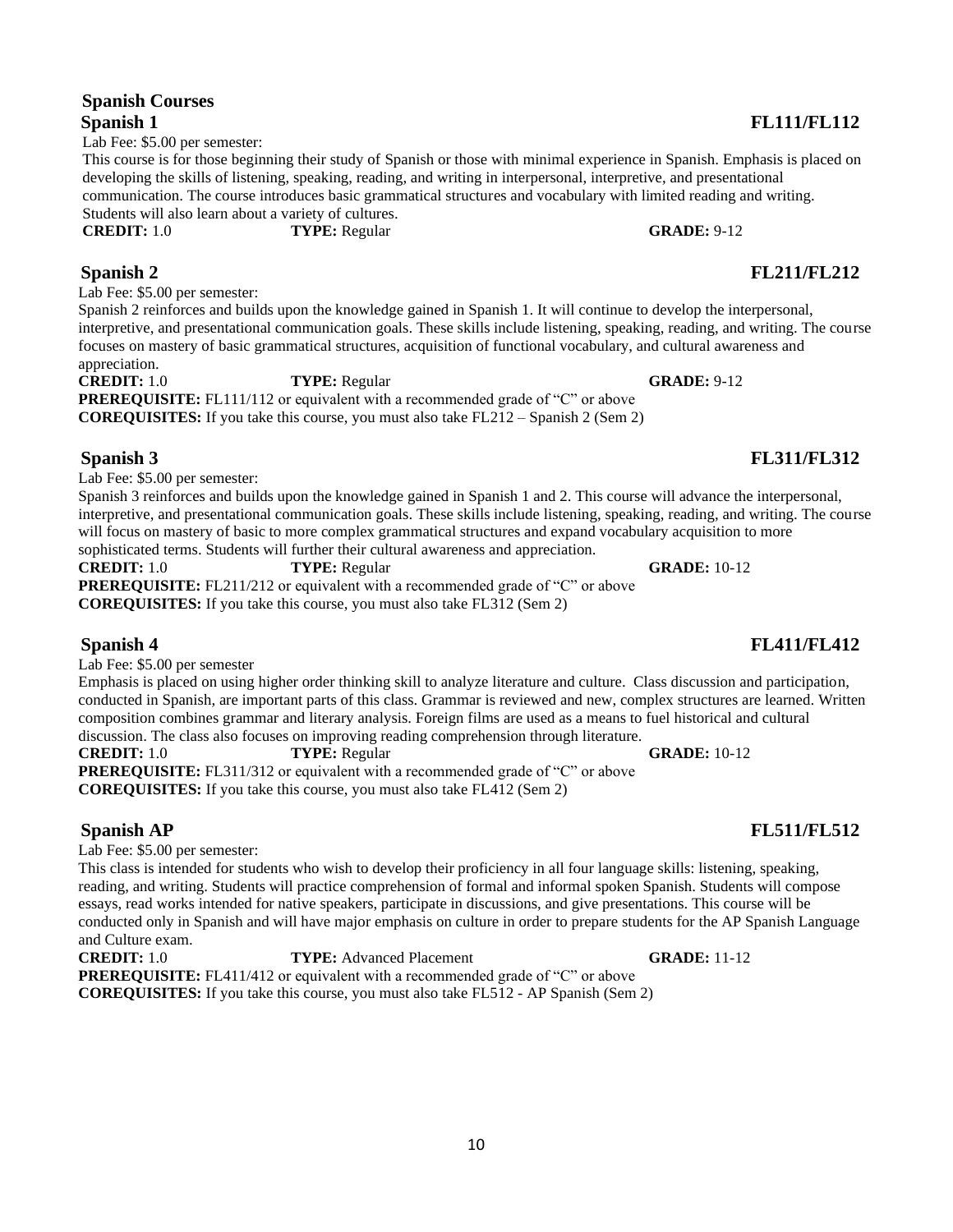# *Mathematics Department*

Level 1

This course is based on the principles of Euclidean, plane, and solid geometries. Students will be introduced to the basic postulates and theorems of geometry and encouraged to extend these ideas to the topics of similarity, circles, area, volume, and proof. Additional topics include constructions, probability, and basic concepts of algebra.

**CREDIT:** 0.5 **TYPE:** Regular **GRADE:** 9-10 **PREREQUISITE:** Placement based on a student's 8th grade Algebra experience and the ALEKS math score. **COREQUISITES:** If you take this course, you must also take MA102 - Geometry (Sem 2)

## **Accelerated Geometry MA111/MA112**

Level 1

This course is based on the principles of Euclidean, plane, and solid geometries. Students will be introduced to the basic postulates and theorems of geometry and encouraged to extend these ideas to the topics of similarity, circles, area, volume, and proof. Additional topics include constructions, probability, and basic concepts of algebra. In addition, students are involved in a more technological, theoretical, and algebraic approach to geometry.

**CREDIT:** 0.5 **TYPE:** Accelerated **GRADE:** 9-10 **PREREQUISITE:** Placement based on a student's 8th grade Algebra experience and the ALEKS math score. **COREQUISITES:** If you take this course, you must also take MA112 - Accelerated Geometry (Sem 2)

## **Algebra 1+ MA221/MA222**

Level 2

This course integrates traditional algebra topics with various methods of problem solving. Topics include: sets, properties of the real number system, exponents, radicals, polynomials, functions, graphing, equations, systems of equates, and quadratics. **CREDIT:** 0.5 **TYPE:** Regular **GRADE:** 9-11 **PREREQUISITE:** MA101/102

**COREQUISITES:** If you take this course, you must also take MA222 - Algebra 1+ (Sem 2)

## **Algebra 2 MA301/MA302**

Level 3

This course is a traditional second year of algebra. Topics include: a brief review and extension of basic algebra principles; linear, quadratic, rational, radical, logarithmic, and exponential functions and equations; probability and statistics; and basic trigonometric functions and their properties.

**CREDIT:** 0.5 **TYPE:** Regular **GRADE:** 11-12

**PREREQUISITE:** MA221/222 or equivalent

**COREQUISITES:** If you take this course, you must also take MA302 - Algebra 2 (Sem 2)

## **Algebra 2/Trigonometry MA311/MA312**

Level 3

This course combines a second year of algebra and the study of trigonometric functions. Topics include those listed above in Algebra 2 plus: sequences and series; combinatorics; properties of trigonometric and inverse trigonometric functions; trigonometric equations; solutions of oblique and right triangles.

**CREDIT:** 0.5 **TYPE:** Regular **GRADE:** 10-12 **PREREQUISITE:** MA111/MA112 - Accelerated Geometry **or** MA101/MA102 – Geometry **or** MA221/MA222 - Algebra 1 **COREQUISITES:** If you take this course, you must also take MA312 - Algebra 2/Trigonometry (Sem 2)

## **Pre-Calculus MA411/MA412**

Level 4

This course emphasizes topics that will prepare the students for higher-level mathematics. It is recommended for students who will pursue college courses in mathematics, the sciences, engineering and other mathematics-intensive degrees. Topics

## **Geometry MA101/MA102**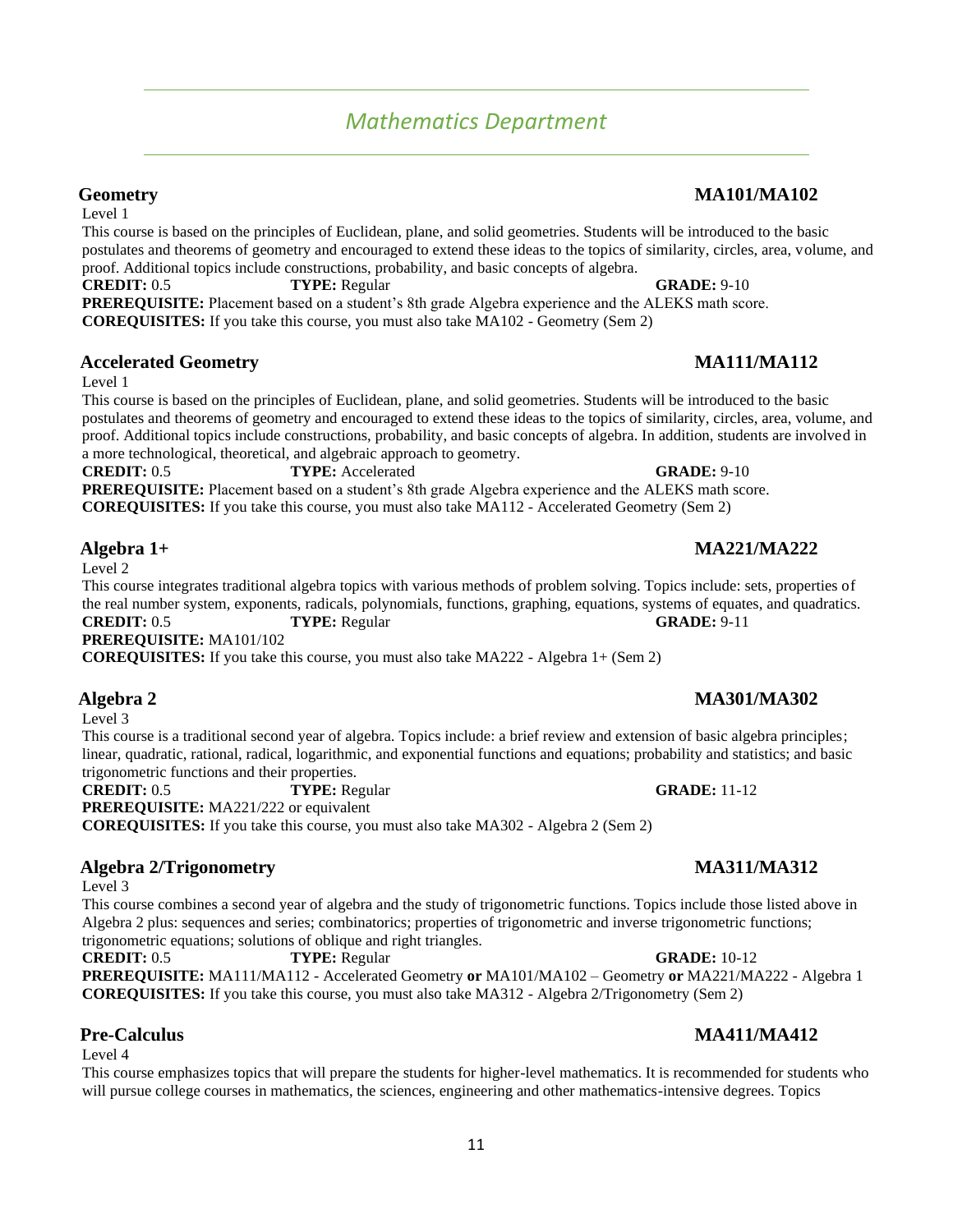include: trigonometric functions and identities, inverse functions, plane and solid analytic geometry, polynomials, exponents and logarithms, statistics and probability, polar coordinates, complex numbers, and introductory calculus topics.

**CREDIT:** 0.5 **TYPE:** Regular **GRADE:** 10-12 **PREREQUISITE:** MA311 - Algebra 2/Trigonometry (Sem 1) **or** MA312 - Algebra 2/Trigonometry (Sem 2) **or** MA311E - Algebra 2/T Early Bird (Sem 1) **or** MA312E - Algebra 2/T Early Bird ( Sem 2) **COREQUISITES:** If you take this course, you must also take MA412 - Pre-Calculus (Sem 2)

## **High School Transitional Math 4 – STEM**

Math course framework built around essential algebraic competencies designed to prepare students for college and career pathways in areas such as: Science, Technology Engineering, and Math for STEM which require advanced algebraic skills or calculus. Course design will enable students to transition directly into credit bearing college-level algebra courses. Students will engage in deepening conceptual understanding using algebra and mathematical applications of algebra and functions and how functions naturally arise using authentic modeling situations. The function families (linear, polynomial, rational, radical, and exponential will be emphasized. Additionally, the course shall emphasize the eight mathematical practices, particularly modeling within the setting of authentic and contextualized applications, and upon completion, the student should be able to: demonstrate and justify both orally and in writing conceptual understanding of functions combined with advanced algebraic knowledge to solve complex, contextualized, multi-step problems in authentic settings.

**Course NOTE:** Completion of the appropriate course in each pathway with a grade of C or better guarantees that the student will be placed in a credit-bearing college-level math course at all Illinois community colleges and at participating public universities.

**PREREQUISITES:** Senior student that has already completed the mathematics graduation requirement; successful completion of at least Algebra 2.

\*Students are strongly encouraged to take the mathematics placement test at Heartland Community College before selecting this course – a dual credit option may be more appropriate.

**CREDIT: 1.0** TYPE: Transitional **GRADE: 12 GRADE: 12** 

## **HCC Math 109 College Algebra MA403/MA404**

*Heartland Community College taught at UHS.*

The main concept of this course is the notion of a function. Polynomial, radical, rational, exponential, and logarithmic functions are studied from a symbolic, as well as graphical perspective. The course is intended to prepare college students for studying Calculus. Graphing utilities are used extensively as learning tools. A graphing calculator is required for this course. **COURSE NOTE:** Must take the ACCUPLACER at HCC and enroll through the College Now program. **CREDIT:** 1.0 **TYPE:** Dual Credit **GRADE:** 12

## **AP Statistics MA501/MA502**

Level 5

Lab Fee: AP test fee

This course emphasizes the mathematical topics and applications required for college level study in areas such as biology, business, computer science, and/or social science. Topics include: Methods of data collection, descriptive data analysis, probability, and inferential statistics.

**COURSE NOTE:** Students may also co-enroll in Pre-Calculus.

**CREDIT:** 1.0 **TYPE:** Advanced Placement **GRADE:** 12 **PREREQUISITE:** MA 401/402 or MA 411/412

## **HCC Calculus 1 (Heartland Community College)**

*Heartland Community College taught at UHS.*

Topics include (but are not limited to) the following: limits and continuity; definition of derivative; rate of change, slope; derivatives of polynomial, rational, trigonometric, logarithmic and exponential functions; the chain rule; implicit differentials; approximation by differentials; higher order derivatives; Rolle's Theorem; Mean Value Theorem; applications of the derivative; anti-derivative; L'Hopital's Rule; the definite integral; the fundamental theorem of calculus; area under the curve and Riemann Sums; area between two curves, volume, and other applications of the integral. Note, a graphing calculator is required for this course (instruction will be based on a TI-89)

**Transferrable General Education Course**: This course generally should transfer to an Illinois Articulation Initiative college or university. Please consult with your advisor about transferability.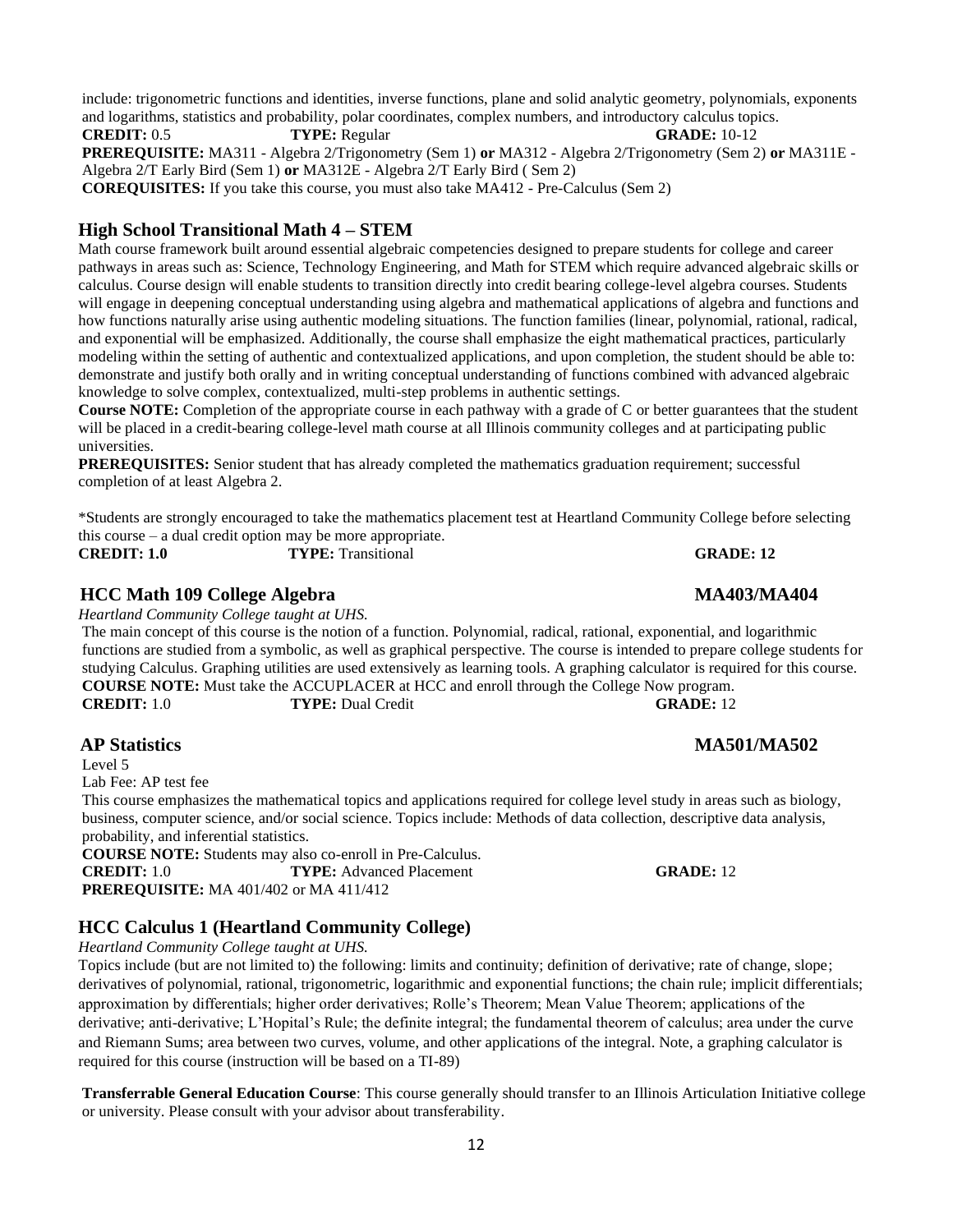**\*Please Note:** Students enrolled in HCC Dual Credit Calculus are also able to sit for the AP Calculus test at University High

This is a first course in differential and integral calculus, covering all topics included in the AP AB Calculus curriculum. AP Calculus is comparable to a first college calculus course for students majoring in mathematics or the sciences. Students will

**AP Calculus BC (Sem 2) MA 514** This is a college-level calculus course designed to meet the Advanced Placement curricular requirements for Calculus BC (equivalent to one year of college calculus). The major topics of this course are limits, derivatives, integrals, the Fundamental Theorem of Calculus, and series. We will investigate and analyze course topics using equations, graphs, tables, and words, with a particular emphasis on a conceptual understanding of calculus. Applications, in particular to solid geometry and physics, will

**CREDIT:** .5 **TYPE:** Advanced Placement **GRADE:** 10-12

In addition to the regular classroom time, this hybrid course is taught from 3:00-4:00 in the Spring Semester. Students may

**PREREQUISITE:** MA513 - AP Calculus (Sem 1)

enroll in BC for the entire year which will include the BC after school section.

**PREREQUISITE:** MA411/MA412 - Pre-Calculus

**CREDIT EQUIVALENTS:** Course requires concurrent enrollment in any Calculus AB section. In addition to the daily AB course, this course will meet at least two days after school from approximately 3pm-4:00pm. Daily work is assigned and monitored

## **HCC Finite Math 111**

be studied where appropriate.

*Heartland Community College taught at UHS.* **MA406**

This class focuses on applications of the following topics: matrices, matrix algebra, linear programming, sets and counting techniques, probability, and the mathematics of finance. A graphing calculator is required for this course (instruction will be based on a TI 83+).

COURSE NOTE: Must take ACCUPLACER and enroll through the College Now program at HCC.

<span id="page-12-0"></span>**CREDIT**: 1.0 **TYPE**: Dual Credit **GRADE**: 12

School.

Level 5

Course

Lab Fee: AP test fee applies

take the AP Calculus exam in the spring.

**PREREQUISITE:** MA411/MA412 - Pre-Calculus

*Music Department*

## **Band MU131/MU132**

Lab Fee: \$75.00 for fall semester, and \$25.00 for spring semester

The band is an ensemble that provides musical experiences for students who play woodwind, brass, or percussion instruments. Students are taught instrumental and ensemble techniques with an emphasis on musicianship. The curriculum includes marching band and concert band, and students are required to attend and perform at all home football games, scheduled parades, contests, and concerts. Students at all levels of proficiency are welcomed, and students wishing to enter band as a beginner can do so with the consent of the instructor.

13

Attendance at all scheduled performances is required, as well as some required summer marching band rehearsals and marching band camp.<br>**CREDIT:** 1.0

**CRADE:** 9-12

## **CREDIT**: 1.0 **TYPE:** Dual Credit **GRADE:** 10-12

# **AP Calculus MA511/MA512**

**CREDIT:** 1.0 **TYPE:** Advanced Placement **GRADE:** 10-12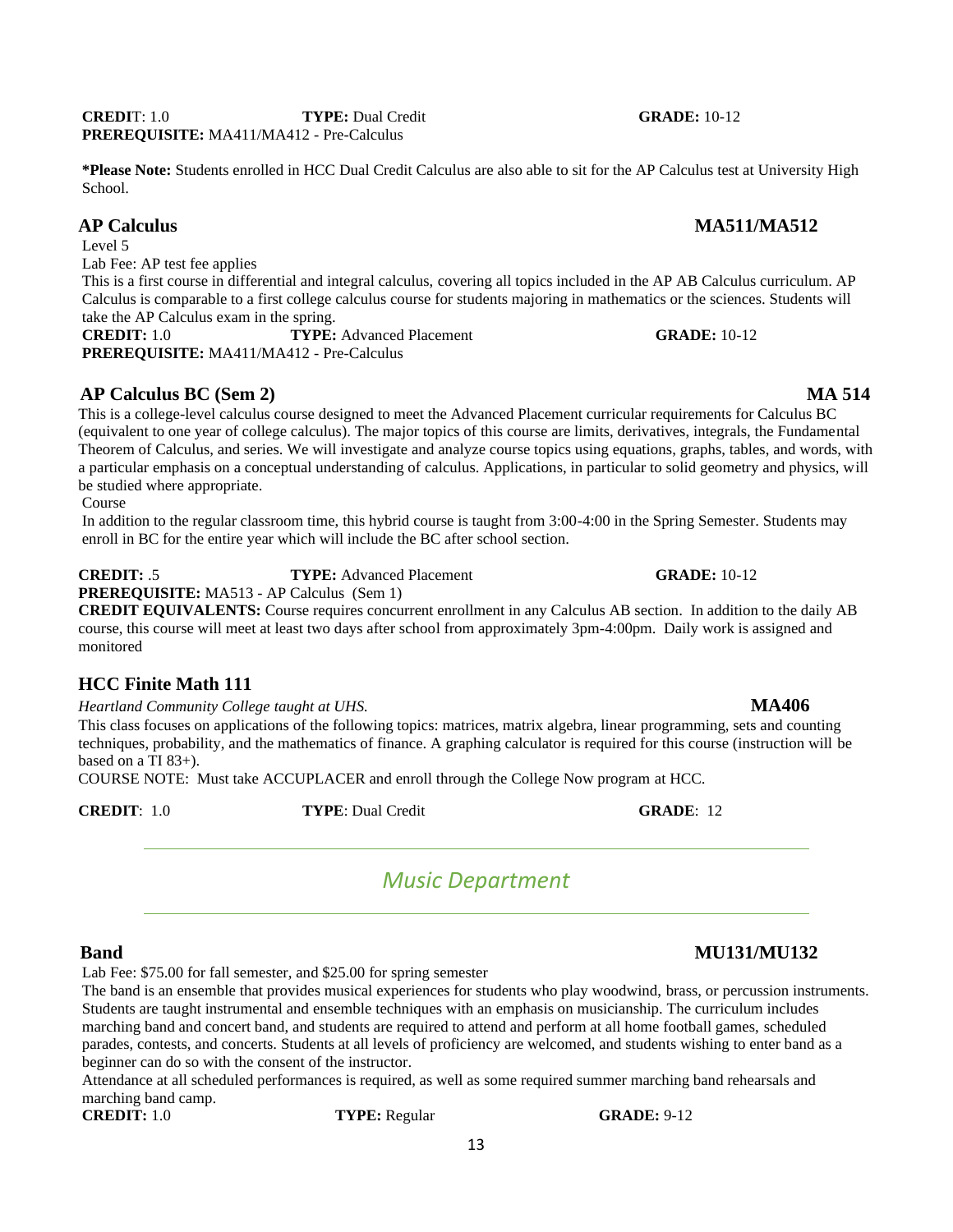## **PREREQUISITE:** A minimum of one year of prior band experience or Instructor approval

Lab Fee: \$25.00 per semester

Open to all students in grades 9-12 who enjoy singing. This course covers a wide variety of choral music while focusing on vocal production, ensemble singing techniques, music reading skills, and music appreciation. Attendance at all scheduled performances is required.

**CREDIT:** 1.0 **TYPE:** Regular **GRADE:** 9-12

## **Color Guard MU141**

Fall Semester Lab Fee: \$75.00

The Auxiliary Corps or Flags are the "colors" of the University High School Marching Pioneers. Through costuming and equipment (flags, banners, etc.), they portray the music to the audience. The course is offered first semester only and meets in conjunction with the band class.

Students are required to attend and perform at all home football games, scheduled parades and contests, as well as some required summer marching band rehearsals and marching band camp.

**CREDIT:** 1.0 **TYPE:** Regular **GRADE:** 9-12

## **Orchestra MU121/MU122**

Lab Fee: \$25.00 per semester

The orchestra is an ensemble that provides musical experiences for students who play string instruments. In orchestra we study and perform a wide variety of music from both classical and pop genres. With the consent of the instructor, school-owned cello or string bass instruments may be provided. Lessons and chamber music opportunities are also available.

Attendance at all scheduled concerts and performances is required.<br> **CREDIT:** 1.0 **TYPE:** Regular **CRADE:** 9-12

## **Treble Choir - Female MU111/MU112**

Lab Fee: \$25.00 per semester

This course is an intermediate level chorus open to all female students in grades 9-12. This course covers a wide variety of choral music while focusing on vocal production, ensemble singing techniques, music reading skills, and history of and appreciation for various musical styles. Previous chorus experience is recommended, but not required. Attendance at all scheduled performances is required.

**CREDIT:** 1.0 **TYPE:** Regular **GRADE:** 9-12 **COREQUISITES:** If you take this course, you must also take MU112 - Treble Choir - Female (Sem 2)

Lab Fee: \$25.00 per semester

An auditioned, advanced choir consisting of students in grades 9-12. This course continues the course objectives of Chorus 1 and Treble Choir supplemented by additional study in advanced choral literature.

Attendance at all scheduled performances is required.<br> **CREDIT:** 1.0 TYPE: Regu **CRADE:** 10-12

**Music Theory MU300/MU301**

Students will study basic music theory skills and concepts including:

- Rhythm & meter
- Melody
- Harmony
- Tonality
- 4-part voice-leading
- Analysis of compositional examples

• How these concepts are used in compositional techniques in different genres and historical periods of music

• Basic listening skills which accompany each of the above concepts will also be developed using recordings, listening examples, and sight-singing.

Students will complete a written evaluation at the end of each unit of study. There will also be aural skills assessments during

## **Chorus 1 MU101/MU102**

## **Concert Choir MU201/MU202**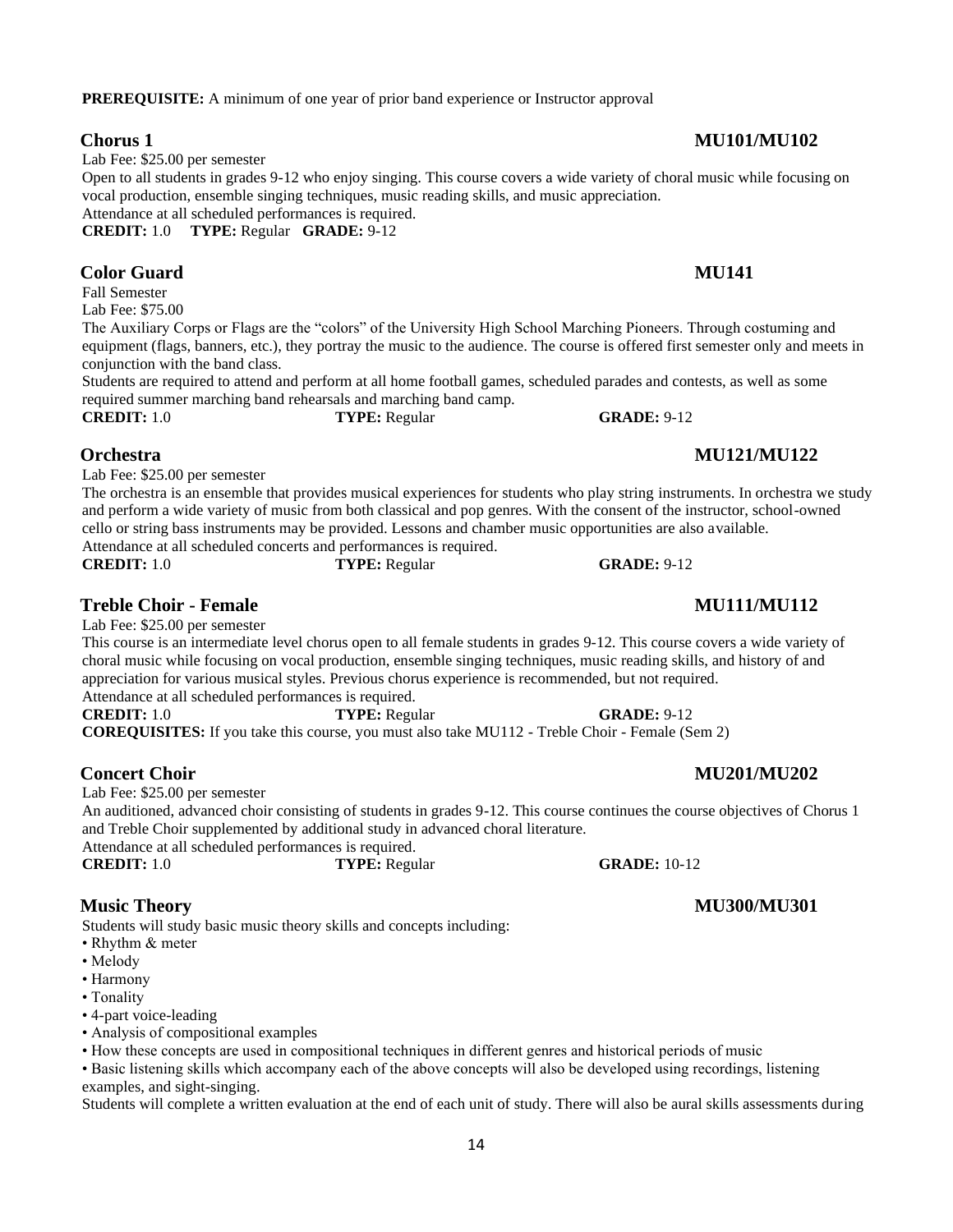each unit that correlate with the unit of study. Students will also have the opportunity to use the concepts learned to create their own compositions.

**CREDIT:** 1.0 **TYPE:** Regular **GRADE:** 11-12

## **HCC THEA 101: Introduction to Theater**

THEA 101 is an introductory course which focuses on drama as a performing art. Students will examine representative plays and study the historical, social, cultural, aesthetic, and technical aspects of theatrical expression. Students enrolled in the Heartland Dual Credit program will progress through the fundamentals of theatre as an art form and profession. This course is a general survey of theater including exploration of dramatic literature, theory, and criticism; production arts, skills, and crafts; and theater history from 500 BC o the present. It is designed to provide an overview of theatrical elements, tools, and applications.

<span id="page-14-0"></span>

# *Non-Traditional Coursework*

## **Heartland Class Request HC301/HC302**

Credit: Varies based on the number of semester hours earned: 0.5 credit for 3 semester hour courses, 1.0 credit for 4 semester hour courses

Lab Fee: Tuition paid to Heartland

Registration Procedure:

1. Work with your U-High counselor to obtain their approval and complete this form: [Heartland Dual Credit Form](https://forms.illinoisstate.edu/forms/uhigh_forms)

2. Complete a Heartland Community College application if this is your first HCC class.

3. Submit the application, along with your transcript to HCC and take the Basic Skills Assessment Test if required.

4. Meet with a HCC advisor, provide the permission letter, and register for your class.

5. Once registered with HCC, fill out the form for U-High and return to your counselor.

Note: If for any reason the student drops this course, notify the Counseling Center immediately and follow the deadlines and procedure at HCC for dropping a class. Students are reminded that they must continue to maintain the six course period requirement.<br>CREDIT: 0.5

## **Illinois State University Dual Enrollment**

## **ISU Dual Enrollment Request IS401/IS402**

Credit earned: 0.5 credit for 3 semester hour courses, 1.0 credit for 4 semester hour courses Lab Fee: Tuition paid to Illinois State University

Registration Procedure:

1. Work with your U-High counselor to obtain their approval and complete this form: [ISU Dual Credit Form](https://forms.illinoisstate.edu/forms/uhigh_forms)

2. Fill out an Illinois State University "Dual Enrollment" application prior to the deadline and meet admission requirements.

3. Return the application to the Counseling Center for processing.

4. Students wishing to take a Mathematics course at ISU must take the Math placement exam.

5. Registration will be handled by a designated University College Academic Advisor. A specific registration date and time will be established each semester for dual enrollment students. University College Advisors will come to U-High to register the students at that time. Students are not to contact the university to register.

Note: The philosophy of the Dual Enrollment Program is to offer and opportunity to enhance a student's interest in a particular field of study that is not offered at the high school.

Also note: Registration for this program will generally be limited to 30 U-High students each semester as space permits. If more than 10 students request the same ISU course, administration will determine if this specific need can be met by U-High. Special note: Following these procedures does not guarantee a seat in any given course at ISU.

**CREDIT:** 0.5 **TYPE:** Regular **GRADE:** 11-12

**Illinois Virtual School IVS Class Request IV201/IV202**



## **CRADE:** 11-12

CREDIT:0.5 TYPE: Dual Credit GRADE: 11-12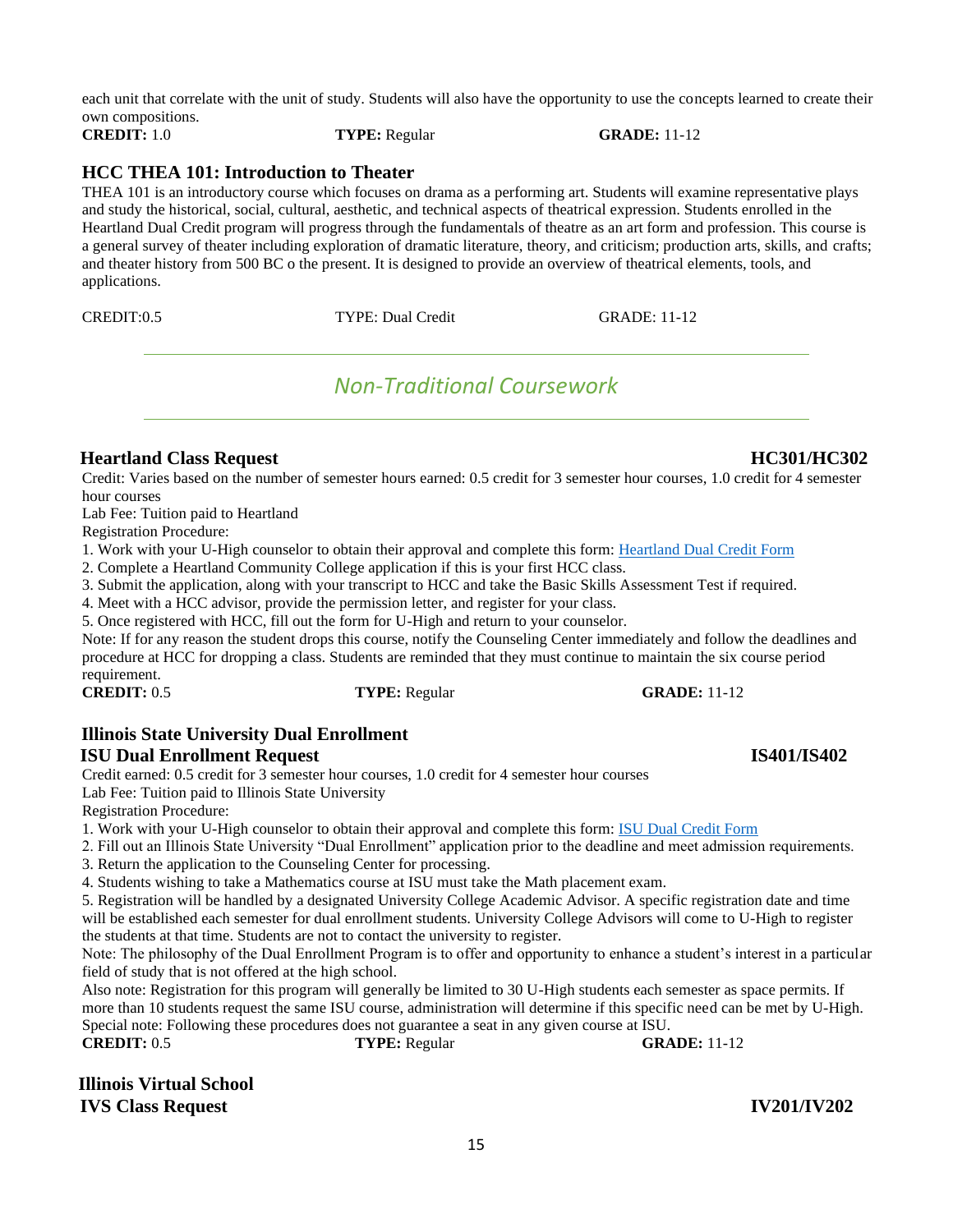Credit: 0.5 credit per semester Course Fee: \$240 Registration Procedure: 1. Work with your U-High counselor to obtain their approval and complete this form: [IVS Request Form](https://forms.illinoisstate.edu/forms/uhigh_forms) 2. Select the course you are requesting. Courses that are offered at University High School are only permitted with valid reasoning and Department Chair permission. 3. Register on-line at www.ilvirtual.org by following the enrollment process.

5. Attach a check for \$240.00 payable to University High School.

6. Final approval and official enrollment in the course will only occur after all the above procedures have been followed. **CREDIT:** 0.5 **TYPE:** Regular **GRADE:** 10-12

## **Independent Study Independent Study Request IN301/IN302**

Lab Fee: Varies depending on requirements of study

Registration Procedure:

1. Select a topic to study or project to perform

2. Find a teacher who will teach/lead/facilitate your study

3. Complete the Independent Study form with your sponsor.

4. Students must commit to a minimum of 5 hours per week for credit.

5. Return completed form to the Counseling Center within the first 10 days of the semester.

**CREDIT:** 0.5 **TYPE:** Regular **GRADE:** 11-12

### **Office Assistant Office Assistant Request TA201/TA202**

Credit: None

Registration Procedure:

1. A student may elect to spend one of their six required classes working in a school office (main office or counseling center office).

2. This is a mutual agreement on contract between a teacher/supervisor and the student. The student agrees to be on time daily to perform tasks given by their supervisor.

3. No credit will be given.

4. Complete the required form and return it to the Counseling Center within the first 10 days of the semester.

### **CREDIT:** 0 **TYPE:** Regular **GRADE:** 12

**PREREQUISITE:** Senior standing with 3.0 GPA

## **Teacher Assistant**

### **Teacher Assistant Request TA211/TA212**

Credit: None

Registration Procedure:

1. A student may elect to spend one of their six required classes assisting a teacher

2. This is a mutual agreement on contract between a teacher/supervisor and the student. The student agrees to be on time daily

to perform tasks given by their supervisor.

3. No credit will be given.

4. Complete the required form and return it to the Counseling Center within the first 10 days of the semester.

**CREDIT:** 0 **TYPE:** Regular **GRADE:** 12

<span id="page-15-0"></span>**PREREQUISITE:** Senior standing with 3.0 GPA

# *Physical, Health, & Driver Ed Department*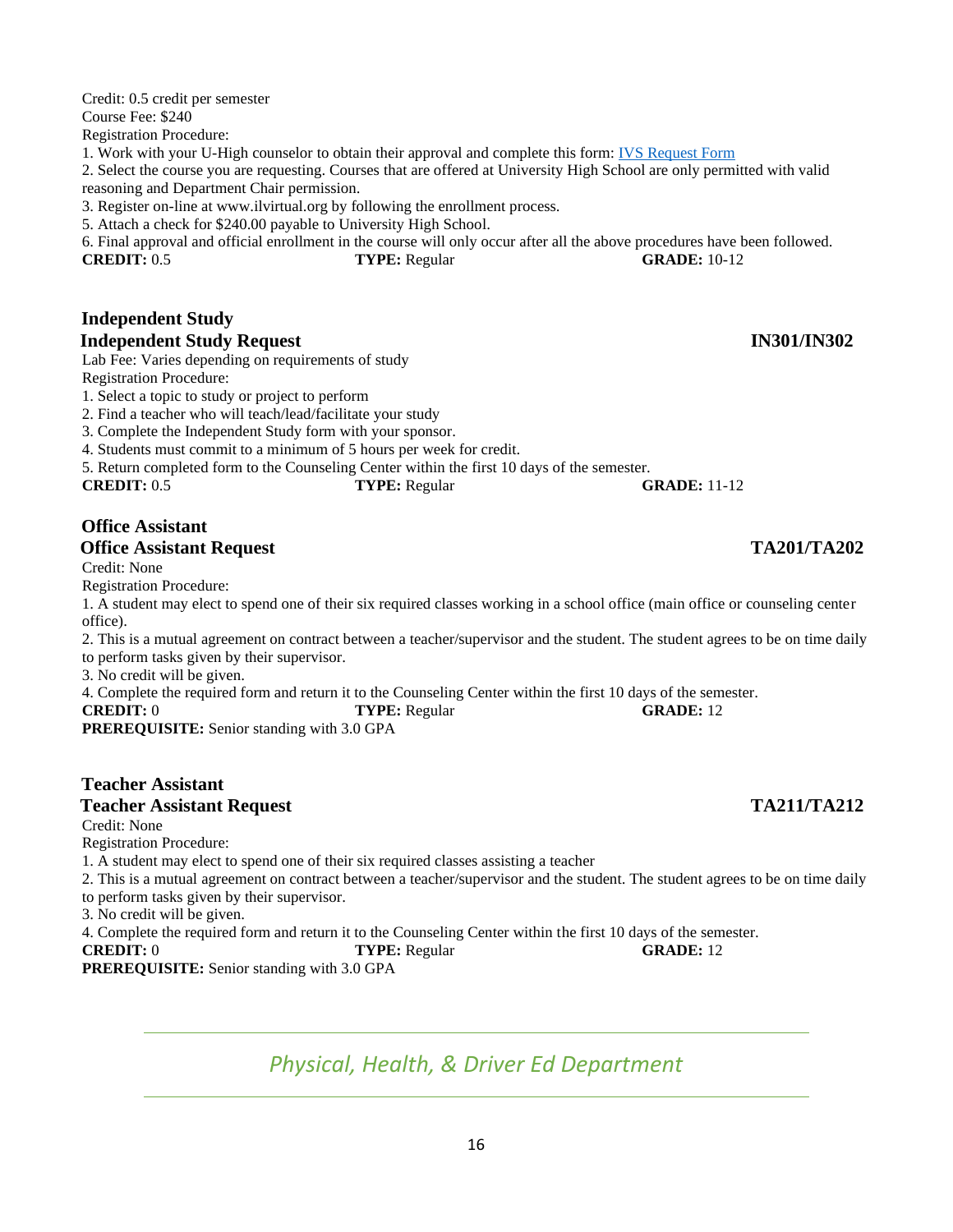## **Freshman Wellness PE101/PE102**

# **Dance and Orchesis PE111E/PE112E**

May be repeated

Lab Fee: \$25.00 per semester The dance division offers two levels combined with the emphasis on movement through dance, history, injury prevention, technique classes, dance composition, choreography, and performance. While both levels are encouraged to take part in two major dance concerts a year, Orchesis is the pre-auditioned performing group required to attend regular and mandatory rehearsals outside of class time. This course may be taken for either Physical Education or Fine Arts credit. This is an early

their own health and through the wellness program examine alternatives for various lifestyle practices.

bird course, meeting at 7:00am. **CREDIT:** 1.0 **TYPE:** Regular **GRADE:** 9-12

## **Advanced Strength and Conditioning PE213/PE214**

This course will be a training intensive curriculum. The focus of this course will be to improve the individual's strength, speed, power, flexibility, agility, balance, and bodily awareness. Activities included in the class will be a regimen of weight training, plyometrics, dynamic stretching, and static stretching. Additionally, instruction will be given on proper exercise techniques, and proper dietary supplementation for training. Participants in this class will be assessed using the SHAPE National Standards. **CREDIT:** 1.0 **TYPE:** Regular **GRADE:** 10-12

the students to a total wellness program for individual health. Our goal in the class is for students to accept responsibility for

## **Early Bird Section Advanced Strength and Conditioning PE213E/PE214E**

This course will be a training intensive curriculum. The focus of this course will be to improve the individual's strength, speed, power, flexibility, agility, balance, and bodily awareness. Activities included in the class will be a regimen of weight training, plyometrics, dynamic stretching, and static stretching. Additionally, instruction will be given on proper exercise techniques, and proper dietary supplementation for training. Participants in this class will be assessed using the SHAPE National Standards.

## **Personal Fitness PE211/PE212**

The objective of this course is for students to set goals in order to compose a health related physical fitness program that will allow the individual to improve cardiovascular endurance, muscular strength and endurance, flexibility and body composition. This class is designed for those who wish to concentrate on an individualized fitness program rather than team activities. Data will be collected through heart rate monitors and other various equipment. Activities offered throughout the course include: aerobic activities, anaerobic activities, Zumba, kickboxing, Pilates, yoga, weight training, plyometrics, Spinning, concept days (nutrition, mental health, etc), and occasional team games **CREDIT:** 1.0 **TYPE:** Regular **GRADE:** 10-12

## **Physical Education Activities PE201/PE202**

The activities offered in the course include: Badminton, Basketball, Billiards, Bowling, Fitness, Flag Football, Floor Hockey ,Lacrosse, Pickle Ball, Recreation Games, Soccer, Softball, Tennis, Track, and Volleyball. The activities will be scheduled in three-week units through each quarter. **CREDIT:** 1.0 **TYPE:** Regular **GRADE:** 10-12

**Physical Education Activities Early Bird Section PE201E/PE202E** The activities offered in the course include: Aerobics, Archery, Badminton, Basketball, Billiards, Bowling, Fitness, Flag Football, Floor Hockey, Golf, Pickle Ball, Recreation Games, Soccer, Softball, Speedball, Table Tennis, Tennis, Track, Volleyball, and Weight Training. The activities will be scheduled in three-week units through each quarter. **CREDIT:** 0.5 **TYPE:** Regular **GRADE:** 10-12 **COREQUISITES:** If you take this course, you must also take PE202E - Physical Education Activities Early Bird Section (Sem 2)

## All students are enrolled in freshman wellness. This class combines Physical Education and Health. The concept is to expose

**COREQUISITES:** If you take this course, you must also take PE102 - Freshman Wellness (Sem 2)

**CREDIT:** 1.0 **TYPE:** Regular **GRADE:** 9

**CREDIT:** 1.0 **TYPE:** Regular **GRADE:** 10-12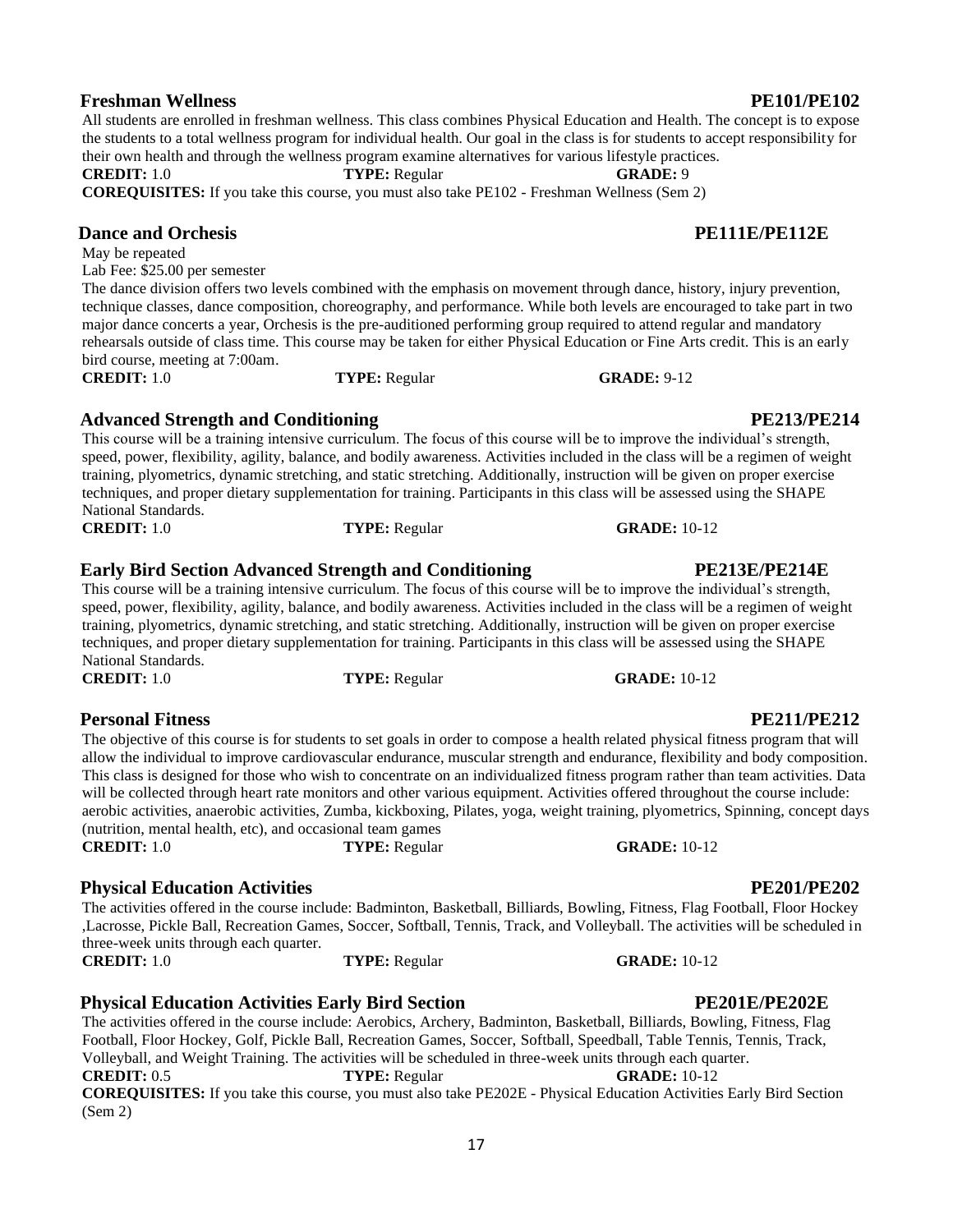| <b>PE Waiver Request Fall</b><br>No description available   |                      |                     | <b>PE311</b> |
|-------------------------------------------------------------|----------------------|---------------------|--------------|
| CREDIT: 0                                                   | <b>TYPE:</b> Regular | <b>GRADE: 11-12</b> |              |
| <b>PE Waiver Request Spring</b><br>No description available |                      |                     | <b>PE312</b> |
| CREDIT: 0                                                   | <b>TYPE:</b> Regular | <b>GRADE: 11-12</b> |              |

## *Science Department*

## <span id="page-17-0"></span>**Biology 1 SC111/SC112**

Lab Fee: \$10.00 per semester

Selected areas of biology are included with an emphasis on lab work. This is one of the foundation courses for the science sequence. Biology 1 has a focus on life and living systems and satisfies state standards and college entry requirements.

|                      | <b>COREQUISITES:</b> If you take this course, you must also take SC112 - Biology 1 (Sem 2) |                    |
|----------------------|--------------------------------------------------------------------------------------------|--------------------|
| <b>CREDIT:</b> $1.0$ | <b>TYPE:</b> Regular                                                                       | <b>GRADE: 9-10</b> |

### **Chemistry SC211/SC212**

Lab Fee: \$10.00 per semester

This course introduces the role of chemistry in contemporary society, providing a qualitative view of fundamental chemical concepts such as laboratory skills, atomic structures, chemical nomenclature and reactions, chemical analysis, and synthesis.

**PREREQUISITE:** SC111/112, not open to students who have passed SC221/222 **COREQUISITES:** If you take this course, you must also take SC212 - Chemistry (Sem 2) **CREDIT:** 1.0 **TYPE:** Regular **GRADE:** 10

### **Accelerated Chemistry SC221/SC222**

Lab Fee: \$10.00 per semester

This course provides an accelerated quantitative discussion on the composition, structure, and interaction of matter. Through classroom work, demonstrations, projects, and extensive laboratory experiences topics such as atomic and nuclear structure, periodic relationships, chemical reactions, acids and bases, gas laws, solutions, and many others will be covered. Accelerated Chemistry should be taken by all students interested in science-related fields as a possible career. This course is required for enrollment in Advanced Placement Chemistry. Student must currently be enrolled in Algebra 2 or Algebra 2/Trig

**PREREQUISITE:** SC111 - Biology 1 (Sem 1) **or** SC112 - Biology 1 (Sem 2) **COREQUISITES:** If you take this course, you must also take SC222 - Accelerated Chemistry (Sem 2) **CREDIT:** 1.0 **TYPE:** Accelerated **GRADE:** 10

### **Advanced Bio Sem I (Zoology and Animal Behavior)**: **SC311**

Zoology is the study of animals and their behavior. This semester-long class will focus on the study of different phyla within the animal kingdom. Students will identify, classify, and learn the evolutionary significance for each phylum. A key component of this class will be the dissection.

**PREREQUISITE:** Completion of Biology and Chemistry **CREDIT:** 0.5 **TYPE:** Regular **GRADE:** 11-12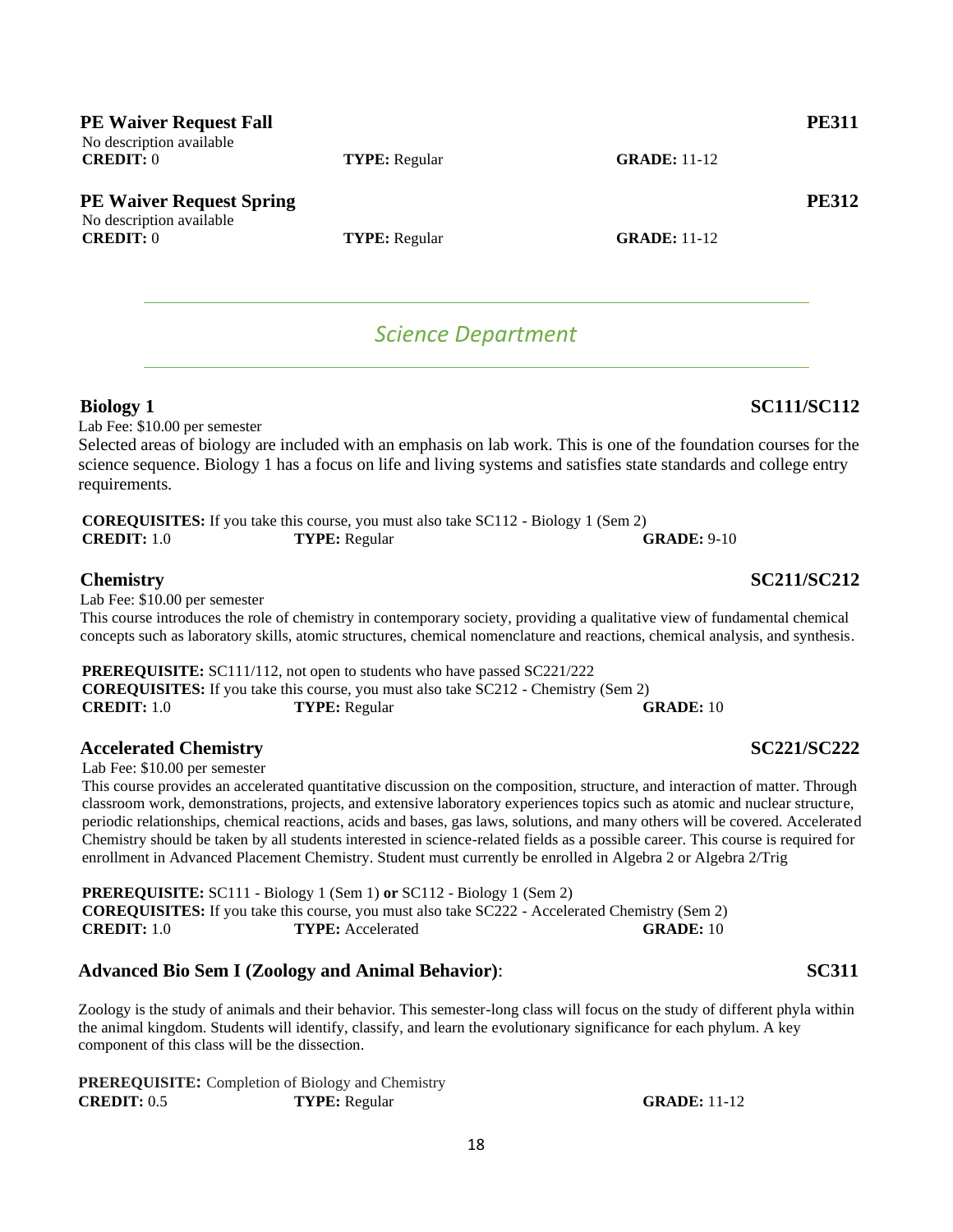## 19

## **Advanced Bio Sem II (Biotechnology and Botany)**: **SC312**

This semester-long class which will cover elements of Biotechnology and Botany. There will be an emphasis on the understanding of protein synthesis and biotechnology methodology including PCR, gel electrophoresis, recombinant DNA, and insertion of genetic material into organisms to create GMOs. The other part of the semester class will take an in-depth look at botany including cell structure and function of basic plant parts and processes.

**PREREQUISITES:** Completion of Biology and Chemistry **CREDIT:** 0.5 **TYPE:** Regular **GRADE:** 11-12

## **Environmental Science SC301/SC302**

Lab Fee: \$10.00 per semester

This course will study the consequences of the neglect and abuse of our natural environment and explore ways to change our environmental behaviors. Topics include a survey of scientific methodology; basic geological principles; terrestrial and aquatic ecology; population and community ecology; urban planning; biogeography; natural resource conservation (water; air; land; minerals; energy); biodiversity; pollution; waste management; relationship between human health and environment; relationship between economics, political issues, and environment; sustainability and quality of life issues.

**PREREQUISITE:** SC111/112 and either SC101/102 or SC211/212 **CREDIT:** 1.0 **TYPE:** Regular **GRADE:** 11-12

## **Human Anatomy and Physiology SC304/SC30**

This course will enable students to develop an understanding of the relationships between the structures and functions of the human body and to prepare them for higher education in medicine and/or Biology. Students will investigate every system in the human body and will also learn about development, epidemiology, and how diseases have shaped human history. The curriculum for this rigorous course includes 5 areas that will be assessed multiple times over the course of the year: Anatomy (including preserved cats), Physiology, Homeostasis Models, Pathophysiology, and Medical Terminology. **PREREQUISITE:** Completion of Biology and Chemistry

|                      | <b>I KEKEY CHALLE, COMPICTION OF DROTOGY AND CHUMBALY</b> |
|----------------------|-----------------------------------------------------------|
| <b>CREDIT:</b> $1.0$ | <b>TYPE:</b> Regular                                      |

Lab Fee: \$10.00 per semester

This full-year course focuses on traditional concepts in physics, and encourages the exploration of new discoveries in this field of science. The course includes an overview of scientific principles and procedures, and leads students toward a clearer understanding of motion, energy, electricity, magnetism, and the laws that govern the physical universe. As students refine and expand their understanding of physics, they will apply their knowledge in experiments that require them to ask questions and create hypotheses. Throughout the course, students solve problems, reason abstractly, and learn to think critically. Students must have completed Algebra 2/Trig before taking this course.

**PREREQUISITE:** Students must be enrolled or have completed Algebra 2/T or have completed Algebra 2 and are currently enrolled in College Algebra.

Lab Fee: \$10 per semester

This course will follow the format and rigors prescribed by AP courses. The course will provide students with an opportunity to develop a conceptual framework in modern biology Emphasis will be placed on an understanding of science as a process rather than an accumulation of facts, recognition of evolution as the foundation of modern biological models and thought, the integration of the general topics will be reflected through 8 major themes and applications of biological knowledge and critical thinking to environmental and social issues. The course will include a laboratory component fulfilling the requirements of an AP class. The laboratory will be held one evening a week and is mandatory.

**CREDIT:** 1.5 **TYPE:** Advanced Placement **GRADE:** 11-12

**GRADE:** 11-12

## **Physics SC321/SC322**

### **AP Biology SC314/SC316**

**CREDIT:** 1.0 **TYPE:** Regular **GRADE:** 10-12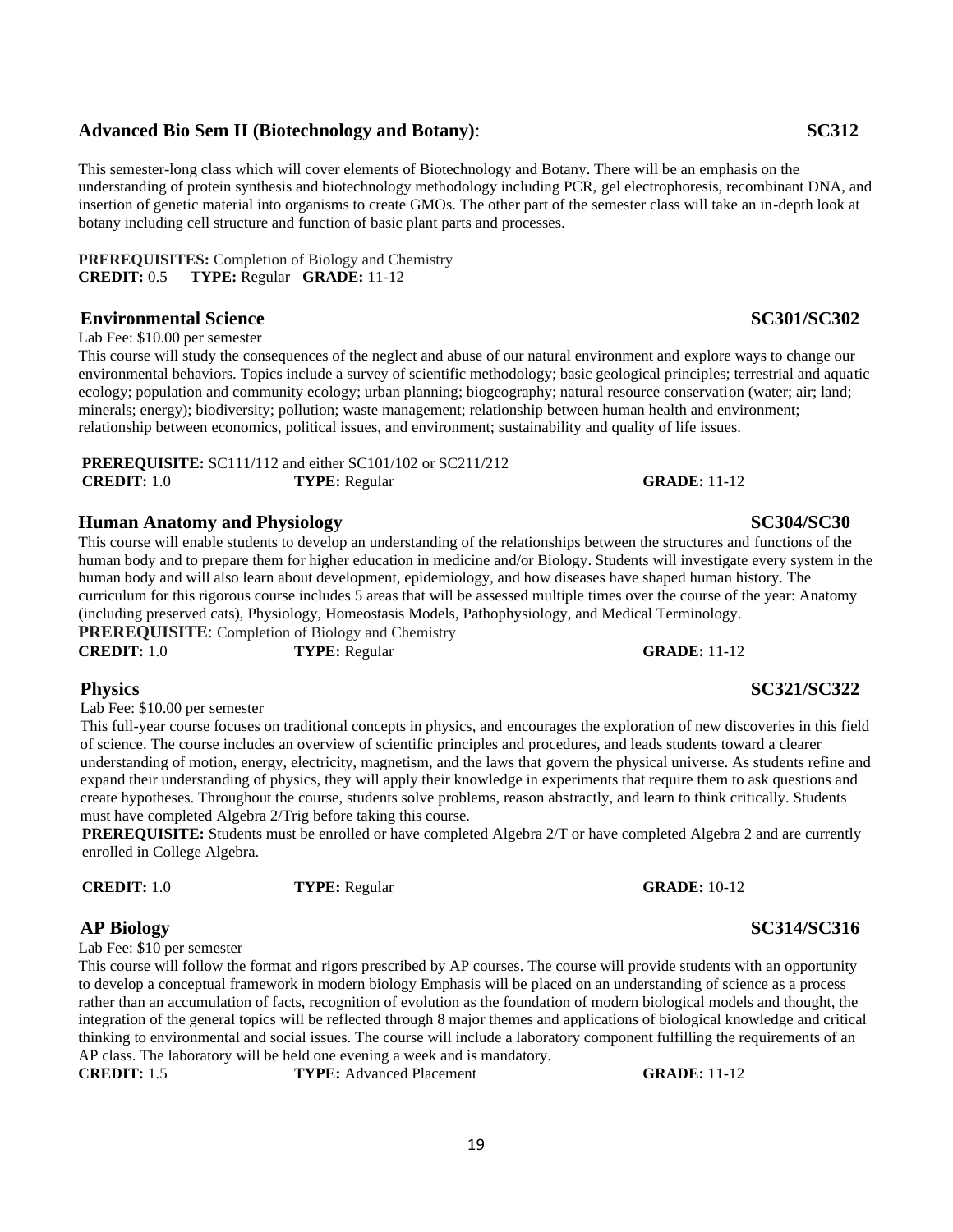## **AP Physics C: SC403/404**

AP Physics is a calculus-based physics course that covers kinematics, dynamics, energy, momentum, rotation, gravitation, and oscillations. This course is the equivalent to the introductory physics course taken by science and engineering students at most colleges and universities. Students coming out of the course should have a strong conceptual understanding of physics and well-developed skills in performing and analyzing laboratory experiments. They should also be able to apply their understanding to approach and solve problems that for the AP electricity and magnetism test. Students must have completed Physics and be currently enrolled in AP Calculus or have already completed AP Calculus.

**PREREQUISITES:** Students must have completed Physics and Precalculus and currently enrolled in AP Calculus **OR** have already completed AP Calculus. **CREDIT:** 1.0 **TYPE:** Advanced Placement **GRADE:** 11-12

## **AP Chemistry SC401/SC402**

Lab Fee: \$50.00 per semester, AP test fee applies

This course is designed to be the equivalent of the general chemistry course usually taken during the first college year and provides students with a college-level foundation to support future advanced coursework in science. This course explores content such as: atomic structure, intermolecular forces and bonding, chemical reactions, kinetics, thermodynamics, equilibrium, acids and bases, and electrochemistry. A variety of inquiry-based experiments are conducted during a separate, mandatory laboratory period that meets each Wednesday night (6:00 p.m. - 9:00 p.m.) on the campus of ISU.

**PREREQUISITE:** SC211/SC212 - Chemistry **or** MA401 - College **or** MA411 - Pre-Calculus

**Course Note:** Students are not allowed to take HCC Chemistry 120 and then AP Chemistry or vice versa.

| <b>CREDIT: 1.75</b> | <b>TYPE:</b> Advanced Placement | <b>GRADE: 11-12</b> |
|---------------------|---------------------------------|---------------------|
|                     |                                 |                     |

## **HCC Chemistry 120 Fundamentals of Chemistry SC405/SC406**

This class is a survey of general, organic, and biological chemistry for students who plan to pursue a health-related profession or who have an interest in chemistry. An emphasis is placed on the relationship between chemistry and life through issues and examples from the health, medical, and environmental fields. Laboratory exercises will be used each week to reinforce the class material.

**PREREQUISITE:** Students must have passed general or accelerated chemistry with a B or better and be concurrently enrolled in Algebra II/Trig.

**Course Note:** Students are not allowed to take HCC Chemistry 120 and then AP Chemistry or vice versa.

<span id="page-19-0"></span>

*Social Science Department*

## **World Studies SS101/SS102**

Using a global approach to history, this course in the Freshman Program is essentially a survey of political, cultural, and economic developments and achievement of humanity from pre-historic times to the present. Exercises in basic social science skills will include the development of geography skills, research skills, and the demonstration of analytical, critical, and reflective thinking skills through oral and written presentations. These skills will be implemented while examining such major themes as religions of the world, political and economic systems, causes and results of revolutions, and 20th century world conflicts.

**COREQUISITES:** If you take this course, you must also take SS102 - World Studies (Sem 2) **CREDIT:** 1.0 **TYPE:** Regular **GRADE:** 9

**CREDIT:** 1.0 **TYPE:** Dual Credit **GRADE:** 11-12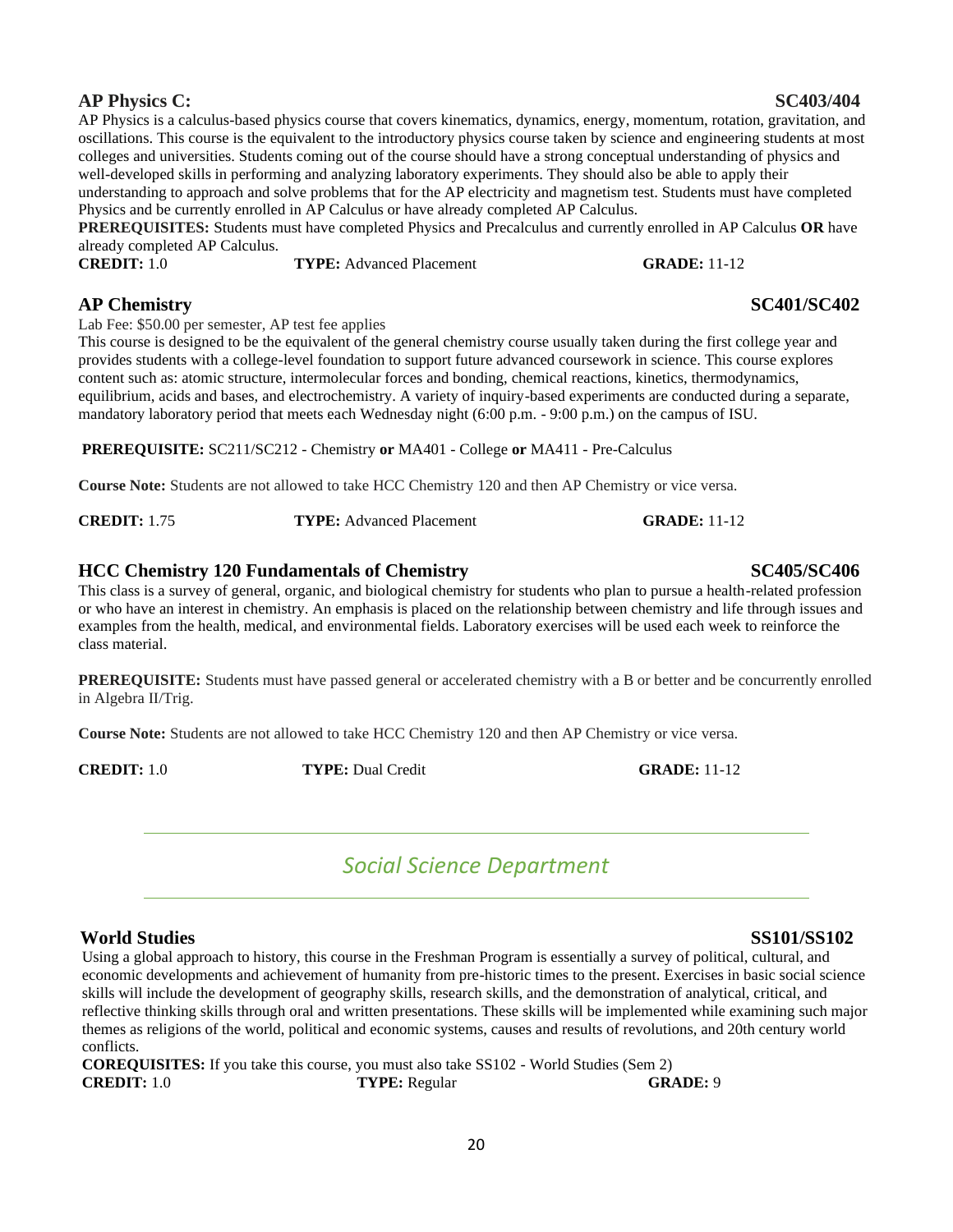### 21

## **United States Studies SS201/SS202**

The first semester of work emphasizes political growth and the origin and development of US history from the Colonial Period through the close of the Civil War. The course will use primary and secondary sources to inform students about topics in US history including law, economics, politics, democracy and society. Specifically we will investigate the revolutionary and constitutional period. The rise of popular politics and democracy will be investigated during the Age of Jackson. Finally various causes of the Civil war will be studied. We will focus on the diversity of America by looking at stories and contributions from all people who are Americans. Knowledge, skills, and attitudes that promote critical thinking and responsible participation in solving problems that challenge citizens of the nation and the world will be emphasized. **COURSE NOTE:** Required for graduation.

**COREQUISITES:** If you take this course, you must also take SS202 - United States Studies (Sem 2) **CREDIT:** 1.0 **TYPE:** Regular **GRADE:** 10

## **United States Studies Early Bird Section SS201E/SS202E**

The first semester of work emphasizes political growth and the origin and development of US history from the Colonial Period through the close of the Civil War. The course will use primary and secondary sources to inform students about topics in US history including law, economics, politics, democracy and society. Specifically we will investigate the revolutionary and constitutional period. The rise of popular politics and democracy will be investigated during the Age of Jackson. Finally various causes of the Civil war will be studied. We will focus on the diversity of America by looking at stories and contributions from all people who are Americans. Knowledge, skills, and attitudes that promote critical thinking and responsible participation in solving problems that challenge citizens of the nation and the world will be emphasized. **COURSE NOTE:** This course is required for graduation.

**COREQUISITES:** If you take this course, you must also take SS202E - United States Studies Early Bird Section (Sem 2) **CREDIT:** 1.0 **TYPE:** Regular **GRADE:** 10

## **AP United States History SS411/SS412**

Lab Fee: AP test fee applies

This course provides students with the analytical skills and factual knowledge to deal critically with the problems, issues, and materials in American History. It is the equivalent of a full-year college freshman survey course. The semester 1 program of study covers the pre-colonial period through the Reconstruction Era. This course meets the graduation requirements of 1.0m credit in U.S. History as well as offering the student the opportunity to earn 6-8 college credits. NOTE: Interested students should consult the College Board webpage for more information about the AP experience and course itself. **CREDIT:** 1.0 **TYPE:** Advanced Placement **GRADE:** 10-12

### **American Government and Politics: The State and Civic Engagement SS321**

A one-semester study of the structure and history of the U.S. Constitution and federal government. This meets the U.S. and Illinois Constitution requirement for graduation as outlined in the Illinois School Code. The topics and themes will be federalism, republicanism, enfranchisement, flag usage and maintenance, separation of powers/checks and balances, judicial review, executive authority, and civic engagement. A variety of sources, including current readings from scholarly journals and other periodicals, will be used. Simulations, mock events, Socratic discussions, and individualized research projects constitute the instructional design of the course.

**COURSE NOTE:** This course is required for graduation. **CREDIT:** 0.5 **TYPE:** Regular **GRADE:** 11-12

## **AP US Govt and Politics SS322**

Lab fee: AP test fee applies.

This course will provide students with an analytical perspective on government and politics in the United States. Students will describe and compare important facts, concepts, and theories pertaining to U.S. government and politics. Specifically, they will examine and explain political processes and typical patterns of behavior, as well as their consequences; interpret relevant graphic and textual political data; and critically analyze relevant political theories and media to become informed and engaged citizens. The express purpose of this course is to prepare students for the AP U.S. Government and Politics exam. Therefore, this course will be taught with college level rigor and expectations.

**CREDIT:** 0.5 **TYPE:** Advanced Placement **GRADE:** 11-12 **PREREQUISITE:** SS201 - United States Studies **or** SS201E - United States Studies Early Bird Section **or** SS202 - United SS411 - AP United States History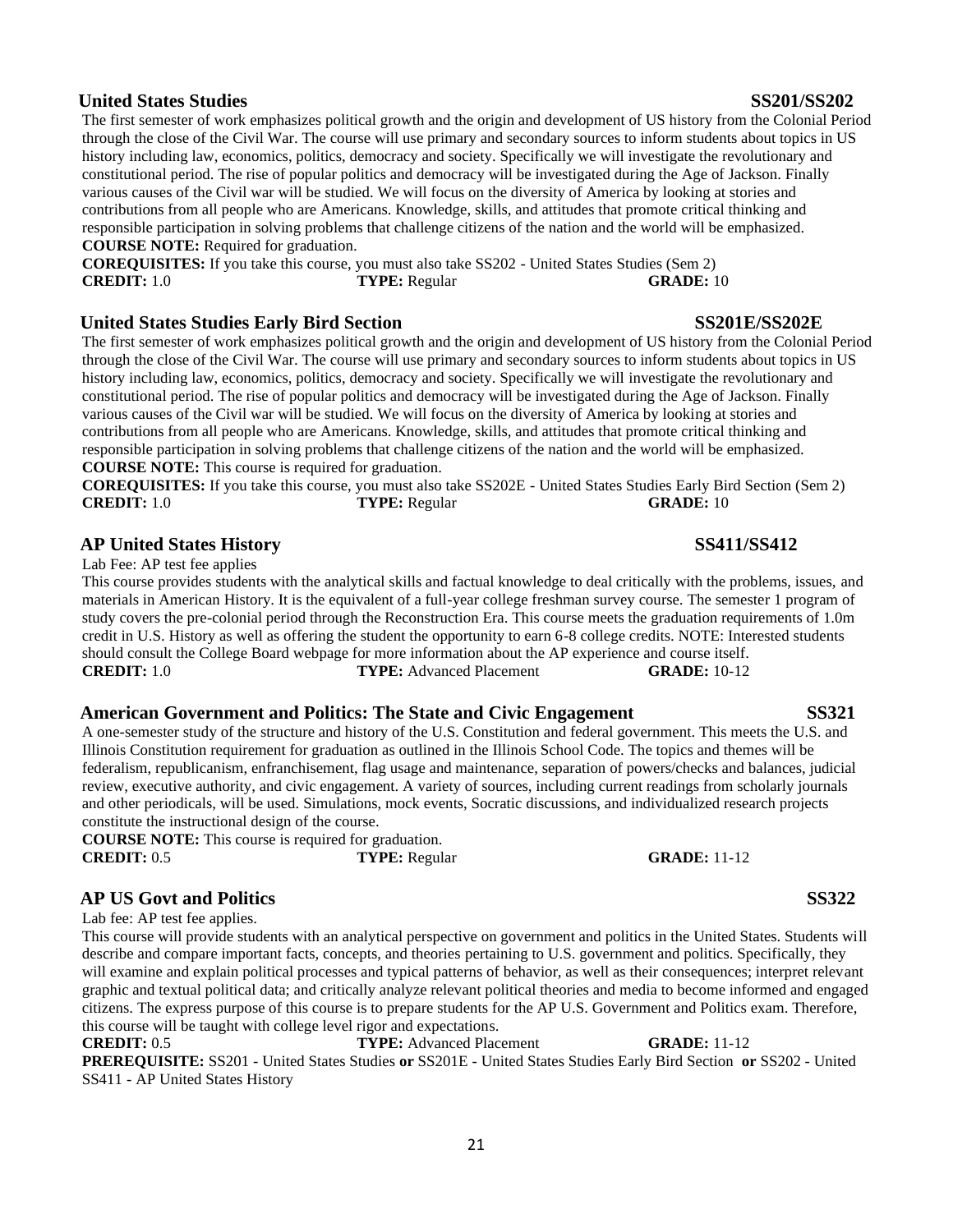### **AP Comparative Government & Politics SS323** As described by College Board, "Comparative Government and Politics introduces students to fundamental concepts used by

in identifying problems and in analyzing policy-making."

# This course introduces students to a variety of psychological principles. Included topics are basic psychological theories, the

authentic and alternative.

and Politics

principles and applications of learning and cognitive processes, memory and thought, sensation and perception, altered states of consciousness, personality theory, the life span, and classification and treatment of abnormal behavior. The class will include frequent use of mini-experiments to demonstrate basic ideas.

**Psychology SS401**

political scientists to study the processes and outcomes of politics in a variety of country settings. The course aims to illustrate the rich diversity of political life, to show available institutional alternatives, to explain differences in processes and policy outcomes, and to communicate to students the importance of global political and economic changes. Comparison assists both

**PREREQUISITE:** SS321 - American Government and Politics: The State and Civic Engagement **or** SS322 - AP US Govt

This course introduces students to a variety of philosophical principals. Included topics are basic foundations of philosophy, ethics and political institutions, human free will, knowledge and reality, natural rights and the state of nature, the pursuit of power, human nature and citizenship, existence and skepticism, and the foundations of individual freedoms. All of these concepts will be explored in both their historical context and in how they relate to the student today. Assessments will be both

**CREDIT:** 0.5 **TYPE:** Regular **GRADE:** 11-12

**CREDIT:** 0.5 **TYPE:** Regular **GRADE:** 11-12

**CREDIT:** 0.5 **TYPE:** Advanced Placement **GRADE:** 11-12

**Sociology SS402**

This course concentrates on the role of the group in society. Topics will include culture, socialization, gender issues, conformity and obedience, collective behavior and social movements, race and ethnicity, deviance and social control, and issues of social inequality. Students will apply sociological theories and principles to their own society as well as others around the world. **CREDIT:** 0.5 **TYPE:** Regular **GRADE:** 11-12

**HCC Dual Credit Sociology** Heartland Community College course taught at U-High.

This course provides an introduction to the scientific study of society. Topics include the history of the discipline, culture, groups, organizations, bureaucracies, deviance, power and inequality, race/ethnicity, class, gender, education, the economy, the political institution, family, religion, and social change. Students will develop a critical understanding of social forces.

## **Course Note: Students must complete the College Now application through HCC and pass the placement test.**

This course concentrates on using current media outlets to better help students understand many of the current issues facing our nation and world. Media resources such as television, film, and radio will be utilized in conjunction with a variety of different print sources, particularly newspapers and journals, to achieve the above mentioned goal. This course will meet alternating days of the week and will include outside class work online.<br> **CREDIT:** 0.5 **TYPE:** Regular **CRADE:** 11-12

## **Modern U.S. History: 1945 – Present**

This course provides an introduction to modern American history: specifically, 1945 to the present day. Major topics include Cold War politics (e.g. Korea, Latin America, Vietnam, the Space Race), Cold War culture (e.g. music, movies, television, fashion, etc.); social movements (e.g. African American Civil Rights Movement, Women's Rights Movement, Gay Rights Movement, Red Power Movement, #MeToo Movement, Black Lives Matter, etc.); the War on Drugs and its impact on the modern criminal justice system; environmental history; and political history from Nixon to Trump (e.g. Watergate, Reaganomics, Persian Gulf War, 2000 election, War on Terror, Obama, Trump, and political polarization).

### **Philosophy SS301**

### **Current Issues SS332**

**CREDIT:** 0.5 **TYPE:** Dual Credit **GRADE:** 11-12